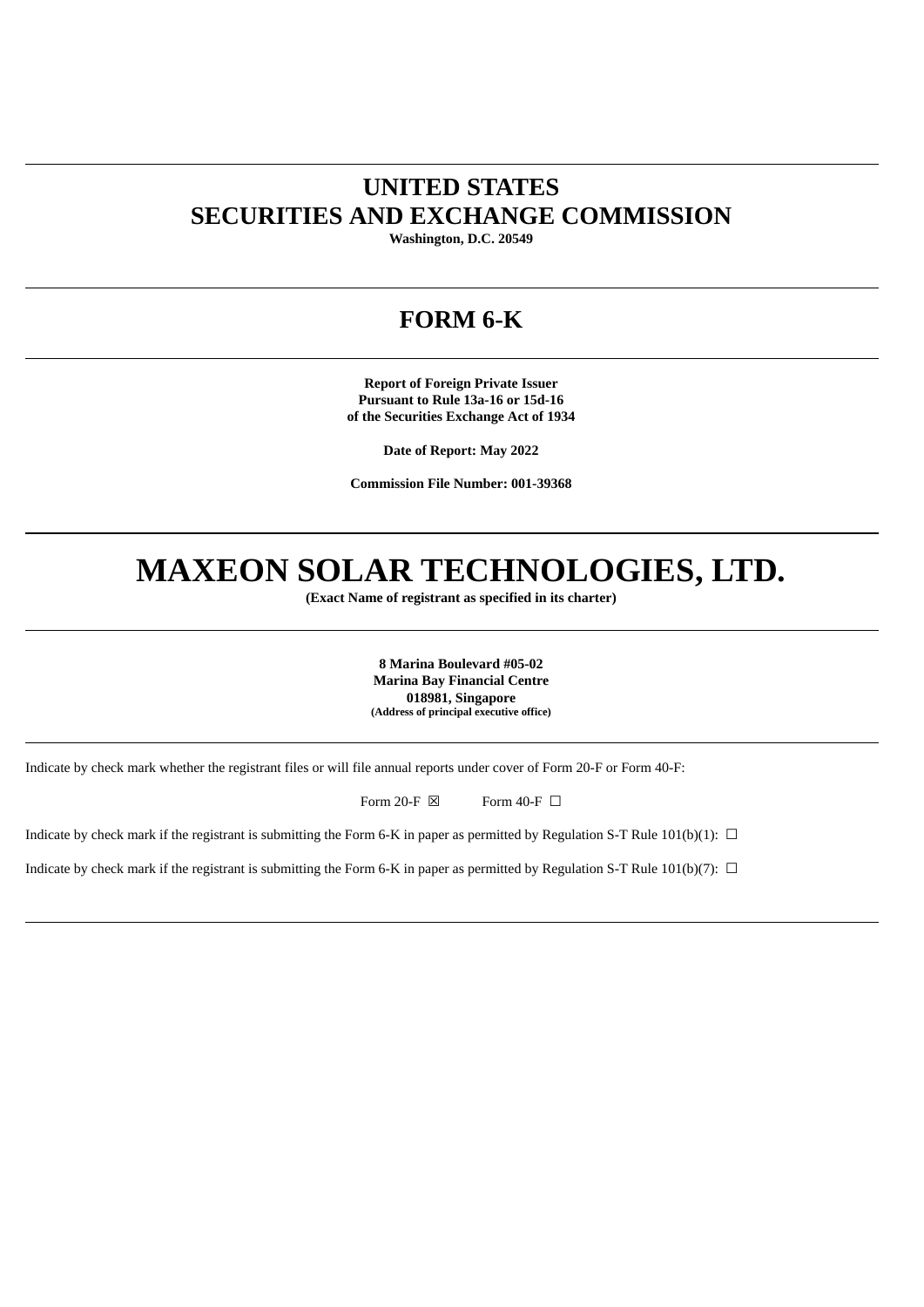#### **SIGNATURES**

Pursuant to the requirements of the Securities Exchange Act of 1934, the registrant has duly caused this report to be signed on its behalf by the undersigned, thereunto duly authorized.

> MAXEON SOLAR TECHNOLOGIES, LTD. (Registrant)

May 26, 2022 By: /s/ Kai Strohbecke

Kai Strohbecke Chief Financial Officer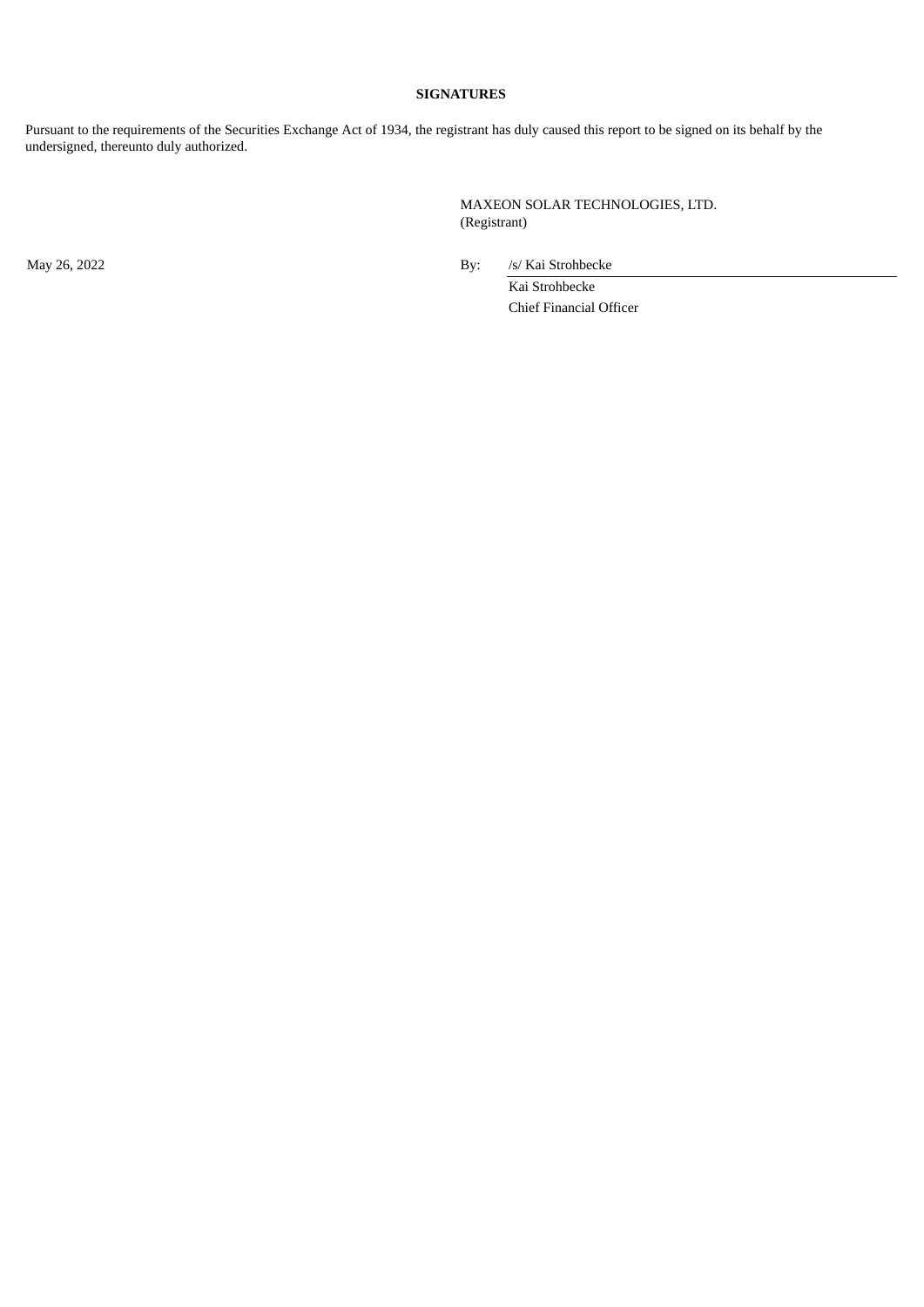#### **EXHIBITS**

| Exhibit | Title                                                       |
|---------|-------------------------------------------------------------|
|         |                                                             |
| 99.1    | Press release on first quarter 2022 financial results       |
| 99.2    | Financial results for the first quarter ended April 3, 2022 |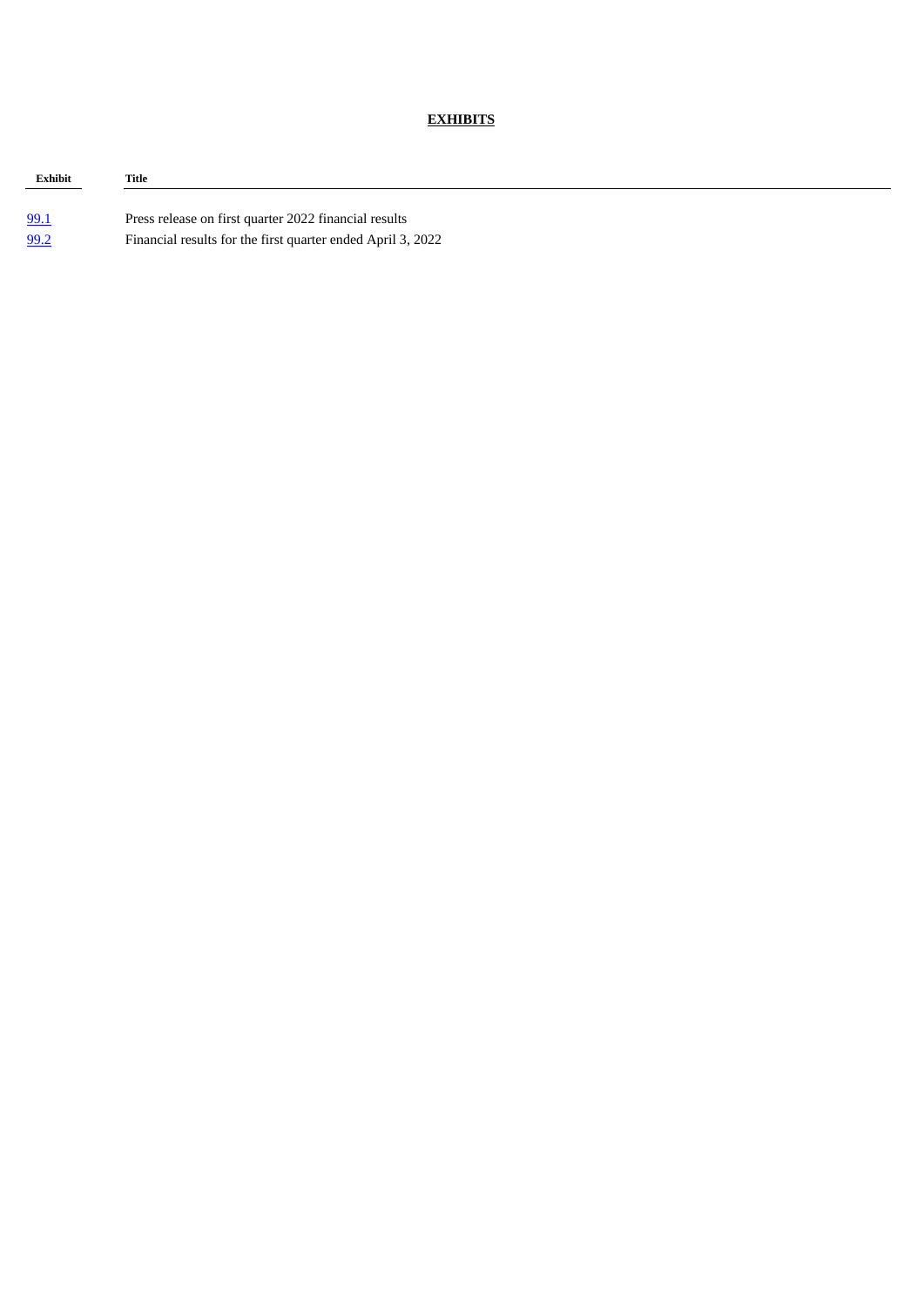# <span id="page-3-0"></span>moxeon

**Investor Contact:** Robert Lahey robert.lahey@maxeon.com +1 (202) 246-1872

**Media Contact:** Anna Porta anna.porta@maxeon.com +39 345 7706205

### **Maxeon Solar Technologies Announces First Quarter 2022 Financial Results**

*--Record European DG Volume with new Beyond the Panel launches-- --First US Utility-Scale shipments delivered successfully--*

**Singapore, May 27, 2022** – Maxeon Solar Technologies, Ltd. (NASDAQ:MAXN) ("Maxeon" or "the Company"), a global leader in solar innovation and channels, today announced its financial results for the first quarter ended April 3, 2022.

Maxeon's Chief Executive Officer Jeff Waters noted, "We kicked off 2022 with another record DG performance in Europe and the unveiling of our SunPower One ecosystem which we will start launching in various regions across the globe this year. Our module sales were up over 75% year over year in Europe and in certain countries our mix of AC module sales exceeded 40%. In US Utility-Scale, we're now negotiating terms for 2024 deliveries and we're thrilled to see the first module containers leave our facilities in Mexico and arrive successfully at our customer's project site.

While supply chain conditions remain challenging, we remain focused on executing on our key transformation initiatives - specifically the ramping of our Maxeon 6 and Performance line for the US market which are critical for enabling our return to profitability in 2023. Maxeon 6 is scheduled to be fully ramped to 500MW in the second half of 2022 and Performance line capacity for the US market is scheduled to be fully ramped in the first half of 2023. As these projects near completion, our focus will pivot to Maxeon's next transformation steps led by Maxeon 7, the ramp of storage sales, direct US residential market entry and North America capacity expansion."

#### **Selected Q1 Unaudited Financial Summary**

| (In thousands, except shipments)                              | <b>Fiscal Q1 2021</b> |                                          |                       |
|---------------------------------------------------------------|-----------------------|------------------------------------------|-----------------------|
| Shipments, in MW                                              | 488                   | 577                                      | 379                   |
| Revenue                                                       | \$<br>223,081 \$      | 221,479 \$                               | 165,417               |
| Gross (loss) profit $(1)$                                     | (12,964)              | (10, 545)                                | 1,051                 |
| <b>GAAP Operating expenses</b>                                | 37,410                | 35,518                                   | 37,207                |
| GAAP Net loss attributable to the stockholders <sup>(1)</sup> | (59, 112)             | (73, 332)                                | (38, 814)             |
| Capital expenditures                                          | 21,682                | 37,393                                   | 10,958                |
|                                                               |                       | Other Financial Data <sup>(1), (2)</sup> |                       |
| (In thousands)                                                | <b>Fiscal Q1 2022</b> | <b>Fiscal Q4 2021</b>                    | <b>Fiscal Q1 2021</b> |
| Non-GAAP Gross (loss) profit                                  | \$<br>$(12,542)$ \$   | $(10,056)$ \$                            | 1,274                 |
| Non-GAAP Operating expenses                                   | 34,367                | 33,423                                   | 35,067                |
| Adjusted EBITDA(3)                                            | (33,590)              | (32,777)                                 | (23,520)              |

The Company's GAAP and Non-GAAP results were impacted by the effects of certain items. Refer to "*Supplementary information affecting GAAP and Non-GAAP results*" below. (1)

The Company's use of Non-GAAP financial information, including a reconciliation to U.S. GAAP, is provided under "Use of Non-GAAP Financial Measures" below. (2)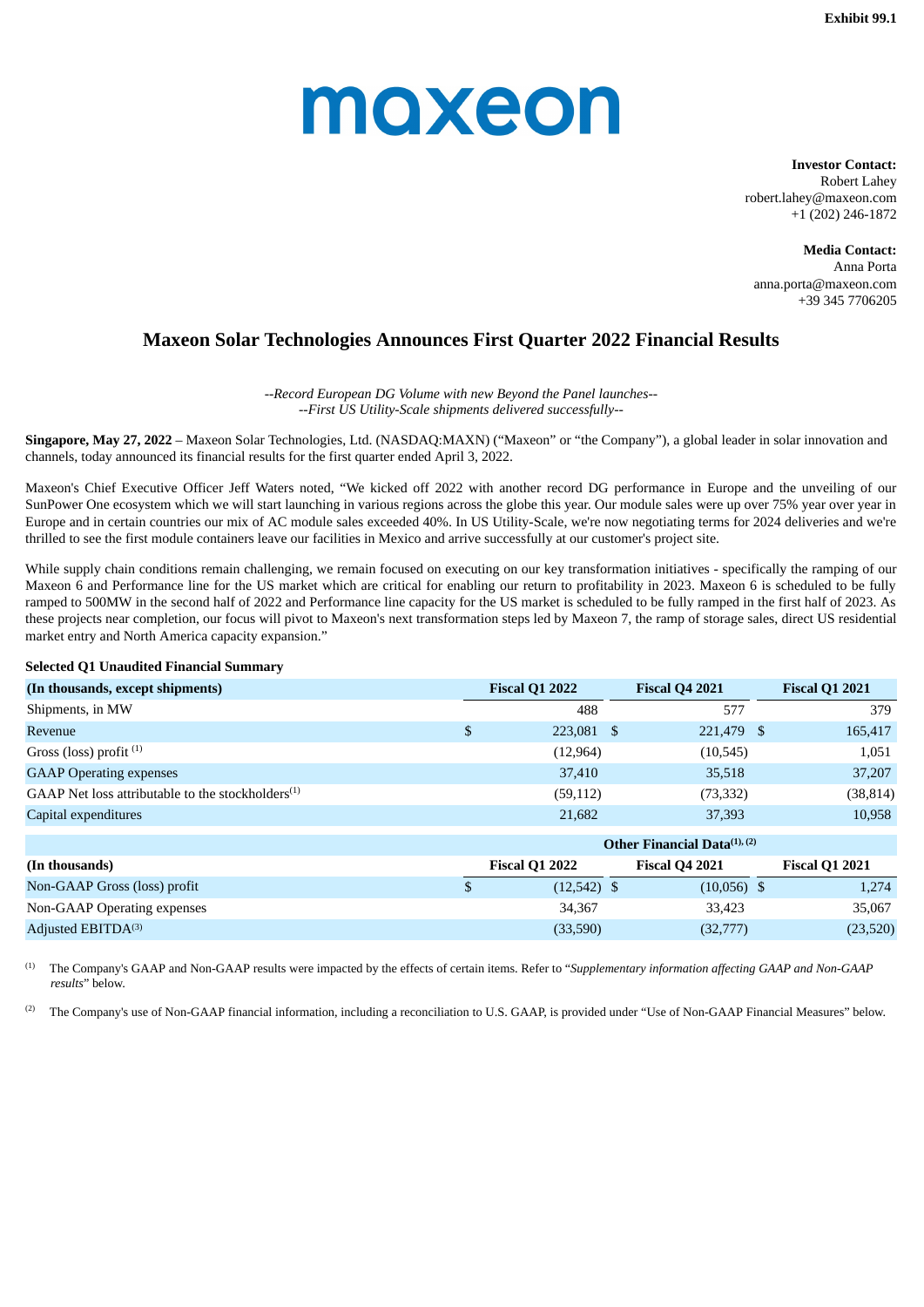The Adjusted EBITDA for three months ended January 2, 2022 and April 4, 2021 did not contain an adjustment for equity in losses of unconsolidated investees. For a reconciliation of Adjusted EBITDA to GAAP Net Loss for the three months ended January 2, 2022 and April 4, 2021, please refer to our Forms 6-K furnished with the SEC on March 24, 2022 and May 20, 2021 respectively (3)

*Supplementary information affecting GAAP and Non-GAAP results*

|                                                                                   |                                              | <b>Three Months Ended</b> |                        |                      |  |  |
|-----------------------------------------------------------------------------------|----------------------------------------------|---------------------------|------------------------|----------------------|--|--|
| (In thousands)                                                                    | <b>Financial statements</b><br>item affected | <b>April 3, 2022</b>      | <b>January 2, 2022</b> | <b>April 4, 2021</b> |  |  |
| Incremental cost of above market polysilicon $(1)$                                | Cost of revenue                              | 7.388                     | 11.542                 | 11,618               |  |  |
| Loss on ancillary sales of excess polysilicon <sup><math>(2)</math></sup> , $(3)$ | Cost of revenue                              | 8,328                     | 2,621                  | 1,720                |  |  |

Relates to the difference between our contractual cost for the polysilicon under the long-term fixed supply agreements with our supplier and the price of polysilicon available in the market as derived from publicly available information at the beginning of each quarter, multiplied by the volume of modules sold within the quarter.  $(1)$ 

In order to reduce inventory and improve working capital, we have periodically elected to sell polysilicon inventory procured under the long-term fixed supply agreements in the market at prices below our purchase price, thereby incurring a loss. (2)

For the three months ended April 3, 2022, the loss on ancillary sales of excess polysilicon also included \$5.9 million for the loss on firm purchase commitment in connection to the ancillary sales to third parties of excess polysilicon to be fulfilled in the quarter ending July 3, 2022. (3)

#### **Second Quarter 2022 Outlook**

For the second quarter of 2022, the Company anticipates the following results:

| (In millions, except shipments)            | <b>Outlook</b>  |
|--------------------------------------------|-----------------|
| Shipments, in MW                           | 460 - 490 MW    |
| Revenue                                    | $$215 - $230$   |
| Gross $loss^{(1)}$                         | $$15 - $25$     |
| Non-GAAP gross $loss^{(1), (2)}$           | $$15 - $25$     |
| <b>Operating expenses</b>                  | $\$39 \pm \$1$  |
| Non-GAAP operating expenses <sup>(3)</sup> | $\$36 \pm \$1$  |
| Adjusted EBITDA <sup>(1), (4)</sup>        | $$(37) - $(47)$ |
| Capital expenditures <sup>(5)</sup>        | $$20 - $24$     |
| Out-of-market polysilicon $cost^{(1)}$     | $$3 - $4$       |

Outlook for Gross loss, Non-GAAP gross loss and Adjusted EBITDA includes out-of-market polysilicon cost. (1)

The Company's Non-GAAP gross loss is impacted by the effects of adjusting for stock-based compensation expense. The Company does not provide a reconciliation between its gross loss and Non-GAAP gross loss outlook as the outlook is rounded to the nearest million and hence the adjustment does not result in a difference to Non-GAAP gross loss outlook. (2)

The Company's Non-GAAP operating expenses are impacted by the effects of adjusting for stock-based compensation expense and restructuring charges and fees. (3)

- The Company cannot provide a reconciliation between its Adjusted EBITDA projection and the most directly comparable GAAP measures without unreasonable efforts because it is unable to predict with reasonable certainty the ultimate outcome of the remeasurement gain or loss of the prepaid forward. (4)
- Capital expenditures are directed mainly to upgrading production to Maxeon 6 in our Malaysia factory, the purchase of cell and module equipment for our 1.8 GW of Performance line capacity for the U.S., as well as developing Maxeon 7 technology and operating a pilot line. (5)

These anticipated results for the second quarter of 2022 are preliminary, unaudited and represent the most current information available to management. The Company's business outlook is based on management's current views and estimates with respect to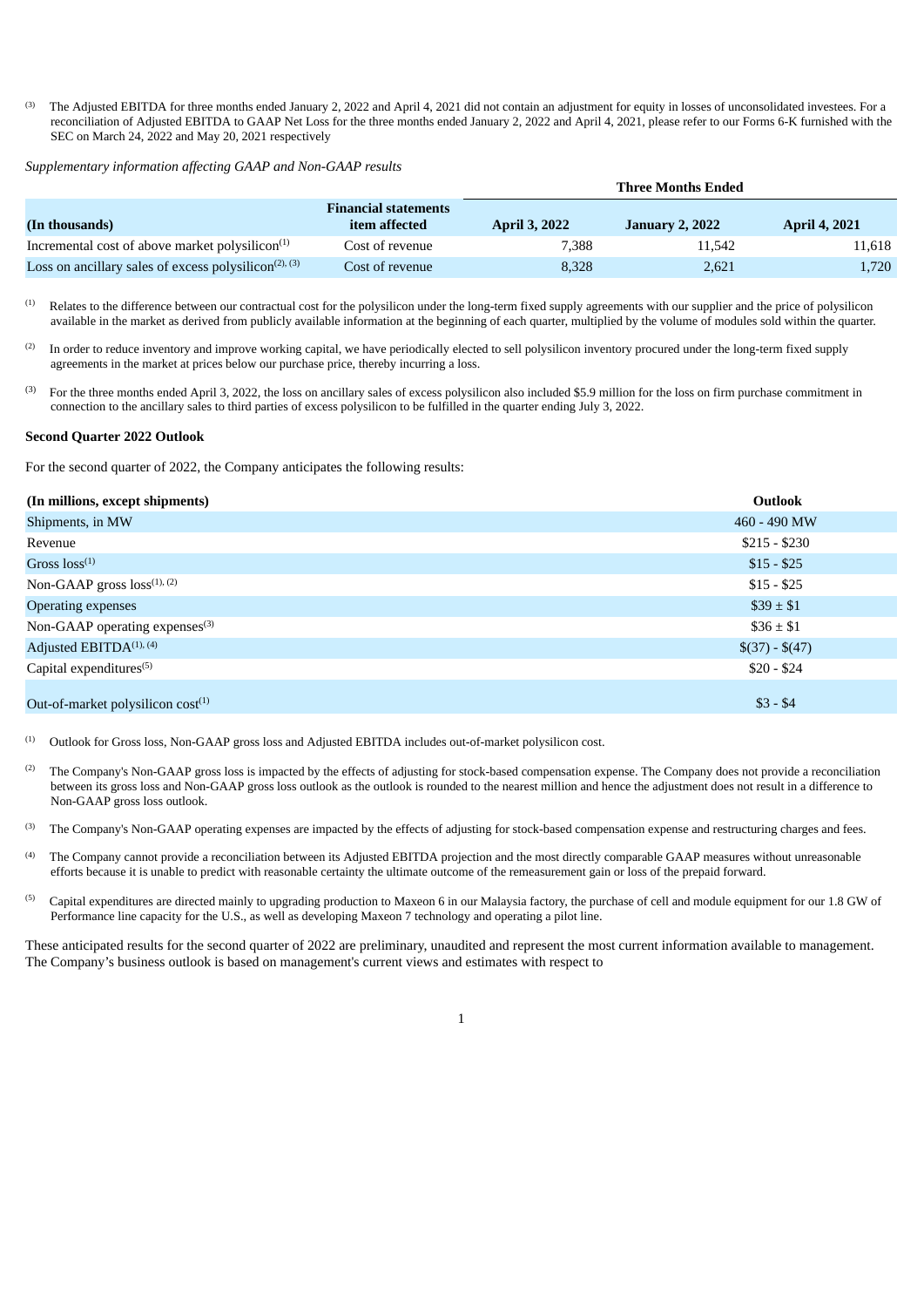market conditions, production capacity, the uncertainty of the continuing impact of the COVID-19 pandemic, and the global economic environment. Please refer to Forward Looking Statements section below. Management's views and estimates are subject to change without notice.

#### **For more information**

Maxeon's first quarter 2022 financial results and management commentary can be found on Form 6-K by accessing the Financials & Filings page of the Investor Relations section of Maxeon's website at: https://corp.maxeon.com/investor-relations. The Form 6-K and Company's other filings are also available online from the Securities and Exchange Commission at www.sec.gov.

#### **Conference Call Details**

The Company will hold a conference call on May 26, 2022, at 5:30 PM U.S. ET / May 27, 2022, at 5:30 AM Singapore Time, to discuss results and to provide an update on the business. Conference call details are below.

Dial-in: North America (toll-free): +1 (833) 301-1154 International: +1 (914) 987-7395 Singapore: +65 3165-4607 Conference ID: 6144536

A simultaneous webcast of the conference call will be available on Maxeon's website at https://corp.maxeon.com/events-and-presentations.

Listeners should dial in or log on 10 minutes in advance. A replay will be available online within 24 hours after the event.

A replay of the conference call may be accessed by phone at the following numbers until June 2, 2022. To access the replay, please reference the following numbers:

North America (toll-free): +1 (855) 859-2056 / +1 (800) 585-8367 International: +1 (404) 537-3406 Conference ID: 6144536

#### **About Maxeon Solar Technologies**

Maxeon Solar Technologies Ltd (NASDAQ: MAXN) is Powering Positive Change<sup>TM</sup>. Headquartered in Singapore, Maxeon designs and manufactures Maxeon® and SunPower® brand solar panels, and has sales operations in more than 100 countries, operating under the SunPower brand in certain countries outside the United States. The Company is a leader in solar innovation with access to over 1,000 patents and two best-in-class solar panel product lines. Maxeon products span the global rooftop and solar power plant markets through a network of more than 1,400 trusted partners and distributors. A pioneer in sustainable solar manufacturing, Maxeon leverages a 35-year history in the solar industry and numerous awards for its technology. For more information about how Maxeon is Powering Positive Change<sup> $TM$ </sup> visit us at https://www.maxeon.com/, on LinkedIn and on Twitter.

#### **Forward-Looking Statements**

This press release contains forward-looking statements within the meaning of the Private Securities Litigation Reform Act of 1995, including, but not limited to, statements regarding: (a) our expectations regarding pricing trends, demand and growth projections; (b) potential disruptions to our operations and supply chain that may result from epidemics, natural disasters or military conflicts, including the duration, scope and impact on the demand for our products, market disruptions from the war in Ukraine and the pace of recovery from the COVID-19 pandemic; (c) anticipated product launch timing and our expectations regarding ramp, customer acceptance and demand, upsell and expansion opportunities; (d) our expectations and plans for short- and longterm strategy, including our anticipated areas of focus and investment, market expansion, product and technology focus, and projected growth and profitability; (e) our ability to meet short term and long term material cash requirements including our obligations under the long-term polysilicon supply agreement, our ability to complete an equity or debt offering at favorable terms, if at all, and our overall liquidity, substantial indebtedness and ability to obtain additional financing; (f) our technology outlook, including anticipated fab utilization and expected ramp and production timelines for the Company's Maxeon 5 and 6, next-generation Maxeon 7 and Performance line solar panels, expected cost reductions, and future performance; (g) our strategic goals and plans, including partnership discussions with respect to the Company's next-generation technology, and our relationships with existing customers, suppliers and partners, and our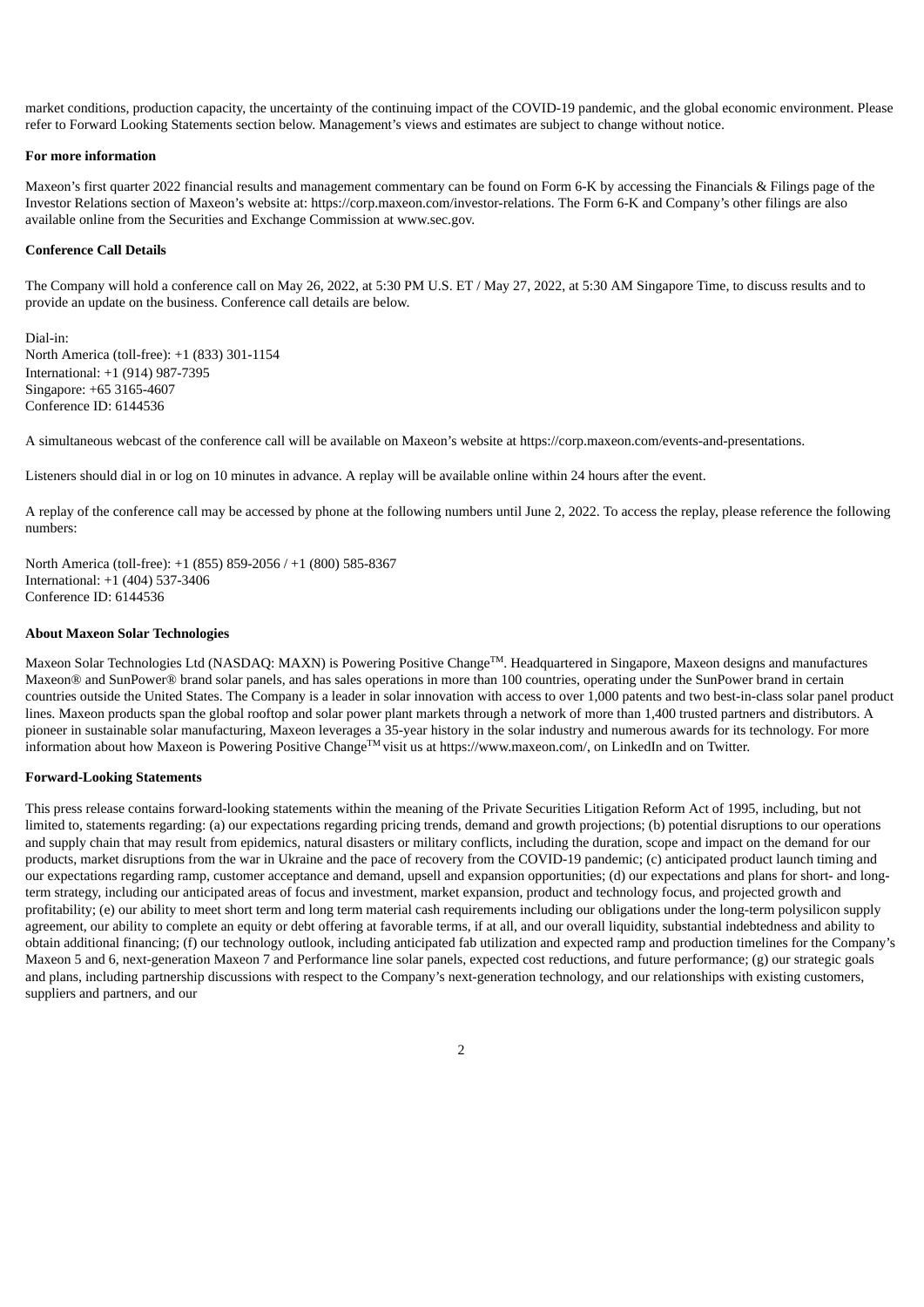ability to achieve and maintain them; (h) our expectations regarding our future performance and revenues resulting from contracted orders, bookings, backlog, and pipelines in our sales channels; (i) our second quarter fiscal year 2022 guidance, including shipments, revenue, gross profit, non-GAAP gross profit, operating expenses, non-GAAP operating expenses, Adjusted EBITDA, capital expenditures, out-of-market polysilicon cost, and related assumptions; and (j) our projected effective tax rate and changes to the valuation allowance related to our deferred tax assets.

The forward-looking statements can be also identified by terminology such as "may," "might," "could," "will," "aims," "expects," "anticipates," "future," "intends," "plans," "believes," "estimates" and similar statements. Among other things, the quotations from management in this press release and Maxeon's operations and business outlook contain forward-looking statements.

These forward-looking statements are based on our current assumptions, expectations and beliefs and involve substantial risks and uncertainties that may cause results, performance or achievement to materially differ from those expressed or implied by these forward-looking statements. These statements are not guarantees of future performance and are subject to a number of risks. The reader should not place undue reliance on these forward-looking statements, as there can be no assurances that the plans, initiatives or expectations upon which they are based will occur. Factors that could cause or contribute to such differences include, but are not limited to: (1) challenges in executing transactions key to our strategic plans, including regulatory and other challenges that may arise; (2) our liquidity, substantial indebtedness, and ability to obtain additional financing for our projects, customers and operations; (3) our ability to manage supply chain cost increases and operating expenses; (4) potential disruptions to our operations and supply chain that may result from damage or destruction of facilities operated by our suppliers, difficulties in hiring or retaining key personnel, epidemics, natural disasters, including impacts of the COVID-19 pandemic, or the war in Ukraine; (5) our ability to manage our key customers and suppliers; (6) the success of our ongoing research and development efforts and our ability to commercialize new products and services, including products and services developed through strategic partnerships; (7) competition in the solar and general energy industry and downward pressure on selling prices and wholesale energy pricing; (8) changes in regulation and public policy, including the imposition and applicability of tariffs; (9) our ability to comply with various tax holiday requirements as well as regulatory changes or findings affecting the availability of economic incentives promoting use of solar energy and availability of tax incentives or imposition of tax duties; (10) fluctuations in our operating results; (11) appropriately sizing our manufacturing capacity and containing manufacturing and logistics difficulties that could arise; (12) unanticipated impact to customer demand and sales schedules due, among other factors, to the spread of COVID-19, the war in Ukraine and other environmental disasters; (13) challenges managing our acquisitions, joint ventures and partnerships, including our ability to successfully manage acquired assets and supplier relationships; (14) reaction by securities or industry analysts to our quarterly guidance which, in combination with our results of operations, may cause them to cease publishing research or reports about us, or adversely change their recommendations regarding our ordinary shares, which may negatively impact the market price of our ordinary shares and volume of our stock trading; and (15) unpredictable outcomes resulting from our litigation activities or other disputes. A detailed discussion of these factors and other risks that affect our business is included in filings we make with the Securities and Exchange Commission ("SEC") from time to time, including our most recent report on Form 20-F, particularly under the heading "Risk Factors". Copies of these filings are available online from the SEC at www.sec.gov, or on the SEC Filings section of our Investor Relations website at https://corp.maxeon.com/investor-relations. All forward-looking statements in this press release are based on information currently available to us, and we assume no obligation to update these forward-looking statements in light of new information or future events.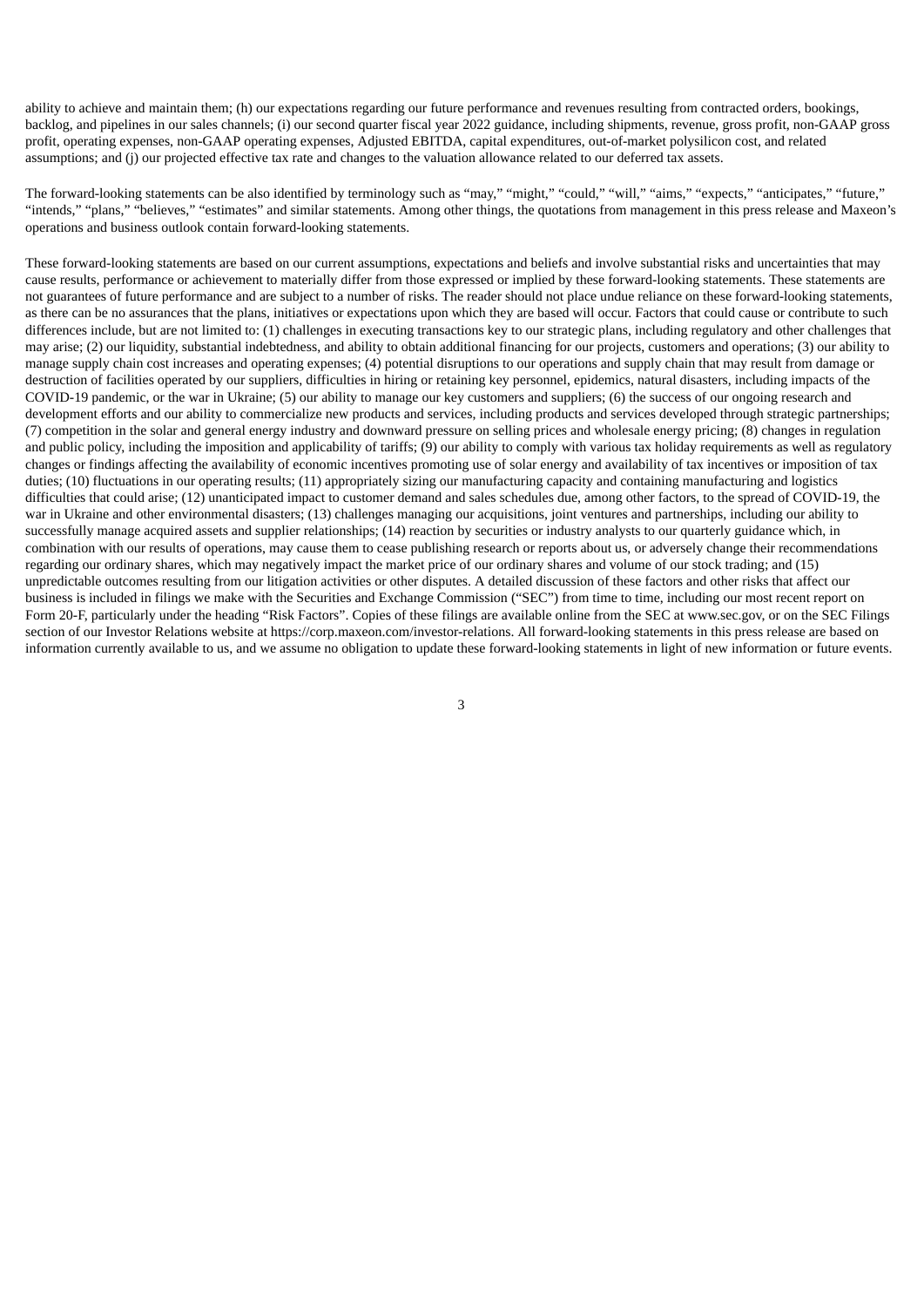#### **Use of Non-GAAP Financial Measures**

We present certain non-GAAP measures such as non-GAAP gross profit (loss), non-GAAP operating expenses and earnings before interest, taxes, depreciation and amortization ("EBITDA") adjusted for stock-based compensation, restructuring charges (credits) and fees, remeasurement loss (gain) on prepaid forward and physical delivery forward, loss on extinguishment of debt, impairment and equity in losses of unconsolidated investees ("Adjusted EBITDA") to supplement our consolidated financial results presented in accordance with GAAP. Non-GAAP gross profit (loss) is defined as gross profit (loss) excluding stock-based compensation. Non-GAAP operating expenses is defined as operating expenses excluding stock-based compensation and restructuring charges (credits) and fees.

We believe that non-GAAP gross profit (loss), non-GAAP operating expenses and Adjusted EBITDA provide greater transparency into management's view and assessment of the Company's ongoing operating performance by removing items management believes are not representative of our continuing operations and may distort our longer-term operating trends. We believe these measures are useful to help enhance the comparability of our results of operations across different reporting periods on a consistent basis and with our competitors, distinct from items that are infrequent or not associated with the Company's core operations as presented above. We also use these non-GAAP measures internally to assess our business, financial performance and current and historical results, as well as for strategic decision-making and forecasting future results. Given our use of non-GAAP measures, we believe that these measures may be important to investors in understanding our operating results as seen through the eyes of management. These non-GAAP measures are neither prepared in accordance with GAAP nor are they intended to be a replacement for GAAP financial data, should be reviewed together with GAAP measures and may be different from non-GAAP measures used by other companies.

As presented in the "Reconciliation of Non-GAAP Financial Measures" section, each of the non-GAAP financial measures excludes one or more of the following items in arriving to the non-GAAP measures:

- *Stock-based compensation expense*. Stock-based compensation relates primarily to equity incentive awards. Stock-based compensation is a noncash expense that is dependent on market forces that are difficult to predict and is excluded from non-GAAP gross profit (loss), non-GAAP operating expense and Adjusted EBITDA. Management believes that this adjustment for stock-based compensation expense provides investors with a basis to measure our core performance, including the ability to compare our performance with the performance of other companies, without the period-to-period variability created by stock-based compensation.
- *Restructuring charges (credits) and fees*. We incur restructuring charges (credits) and fees related to reorganization plans aimed towards realigning resources consistent with our global strategy and improving its overall operating efficiency and cost structure. Restructuring charges (credits) and fees are excluded from non-GAAP operating expenses and Adjusted EBITDA because they are not considered core operating activities. Although we have engaged in restructuring activities and initiatives, past activities have been discrete events based on unique sets of business objectives. As such, management believes that it is appropriate to exclude restructuring charges (credits) and fees from our non-GAAP financial measures as they are not reflective of ongoing operating results nor do these charges contribute to a meaningful evaluation of our past operating performance.
- *Remeasurement loss (gain) on prepaid forward and physical delivery forward*. This relates to the mark-to-market fair value remeasurement of privately negotiated prepaid forward and physical delivery transactions. The transactions were entered into in connection with the issuance on July 17, 2020 of the 6.50% Green Convertible Senior Notes due 2025 for an aggregate principal amount of \$200 million. The prepaid forward is remeasured to fair value at the end of each reporting period, with changes in fair value booked in earnings. The fair value of the prepaid forward is primarily affected by the Company's share price. The physical delivery forward was remeasured to fair value at the end of the Note Valuation Period on September 29, 2020, and was reclassified to equity after remeasurement, and will not be subsequently remeasured. The fair value of the physical delivery forward was primarily affected by the Company's share price. The remeasurement loss (gain) on prepaid forward and physical delivery forward is excluded from Adjusted EBITDA because it is not considered core operating activities. As such, management believes that it is appropriate to exclude the mark-to-market adjustments from our Adjusted EBITDA as it is not reflective of ongoing operating results nor do the loss (gain) contribute to a meaningful evaluation of our past operating performance. *•*
- *• Impairment*. This relates to the impairment of assets recorded by our equity method investee, Huansheng Photovoltaic (Jiangsu) Co., Ltd ("Huansheng JV"). Asset impairment is excluded from our Adjusted EBITDA financial measure as it is non-cash in nature and not reflective of ongoing operating results. As such, management believes that it is appropriate to exclude such charges as they do not contribute to a meaningful evaluation of our past operating performance.

 $\overline{A}$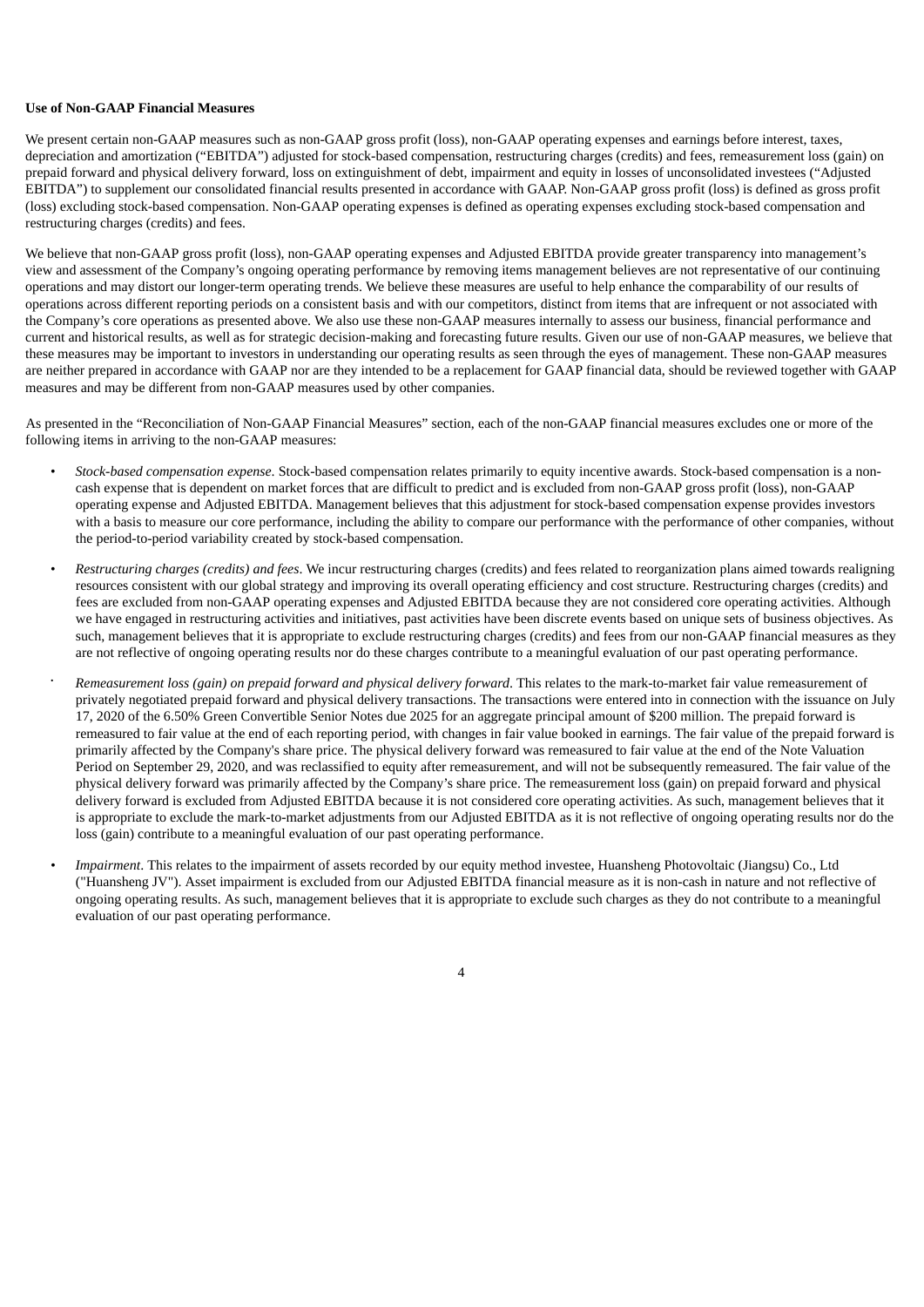*• Equity in losses of unconsolidated investees*. This relates to the loss on our unconsolidated equity investment Huansheng JV. This is excluded from our Adjusted EBITDA financial measure as it is non-cash in nature and not reflective of our core operational performance. As such, management believes that it is appropriate to exclude such charges as they do not contribute to a meaningful evaluation of our performance.

#### **Reconciliation of Non-GAAP Financial Measures**

|                                                       | <b>Three Months Ended</b> |                        |               |  |  |  |  |
|-------------------------------------------------------|---------------------------|------------------------|---------------|--|--|--|--|
| (In thousands)                                        | April 3, 2022             | <b>January 2, 2022</b> | April 4, 2021 |  |  |  |  |
| Gross (loss) profit                                   | \$<br>$(12,964)$ \$       | $(10,545)$ \$          | 1,051         |  |  |  |  |
| Stock-based compensation                              | 422                       | 489                    | 223           |  |  |  |  |
| <b>Non-GAAP Gross (loss) profit</b>                   | (12, 542)                 | (10, 056)              | 1,274         |  |  |  |  |
| <b>GAAP Operating expenses</b>                        | 37,410                    | 35,518                 | 37,207        |  |  |  |  |
| Stock-based compensation                              | (2,275)                   | (1,545)                | (1,281)       |  |  |  |  |
| Restructuring charges and fees                        | (768)                     | (550)                  | (859)         |  |  |  |  |
| <b>Non-GAAP Operating expenses</b>                    | 34,367                    | 33,423                 | 35,067        |  |  |  |  |
| <b>GAAP Net loss attributable to the stockholders</b> | (59, 112)                 | (73, 332)              | (38, 814)     |  |  |  |  |
| Interest expense, net                                 | 4,786                     | 6,511                  | 7,612         |  |  |  |  |
| Provision for (benefit from) income taxes             | 825                       | (1,016)                | 2,262         |  |  |  |  |
| Depreciation                                          | 12,898                    | 11,930                 | 9,217         |  |  |  |  |
| Amortization                                          | 90                        | 185                    | 65            |  |  |  |  |
| <b>EBITDA</b>                                         | (40,513)                  | (55, 722)              | (19,658)      |  |  |  |  |
| Impairment                                            |                           | 5,058                  |               |  |  |  |  |
| Stock-based compensation                              | 2,697                     | 2,034                  | 1,504         |  |  |  |  |
| Restructuring charges (credits) and fees              | 768                       | (378)                  | 859           |  |  |  |  |
| Remeasurement loss (gain) on prepaid forward          | 397                       | 9,827                  | (8,355)       |  |  |  |  |
| Equity in losses of unconsolidated investees          | 3,061                     | 6,404                  | 2,130         |  |  |  |  |
| <b>Adjusted EBITDA</b> <sup>(1)</sup>                 | (33,590)                  | (32, 777)              | (23,520)      |  |  |  |  |

The Adjusted EBITDA for three months ended January 2, 2022 and April 4, 2021 did not contain an adjustment for equity in losses of unconsolidated investees. For a reconciliation of Adjusted EBITDA to GAAP Net Loss for the three months ended January 2, 2022 and April 4, 2021, please refer to our Forms 6-K furnished with the SEC on March 24, 2022 and May 20, 2021 respectively. (1)

#### **Reconciliation of Non-GAAP Outlook**

| (In millions)                      | Outlook        |
|------------------------------------|----------------|
| <b>Operating expenses</b>          | $\$39 \pm \$1$ |
| Stock-based compensation           | (2)            |
| Restructuring charges and fees     | (1)            |
| <b>Non-GAAP</b> operating expenses | $\$36 \pm \$1$ |

©2022 Maxeon Solar Technologies, Ltd. All rights reserved. MAXEON is a registered trademark of Maxeon Solar Technologies, Ltd. Visit **https://corp.maxeon.com/trademarks for more information.**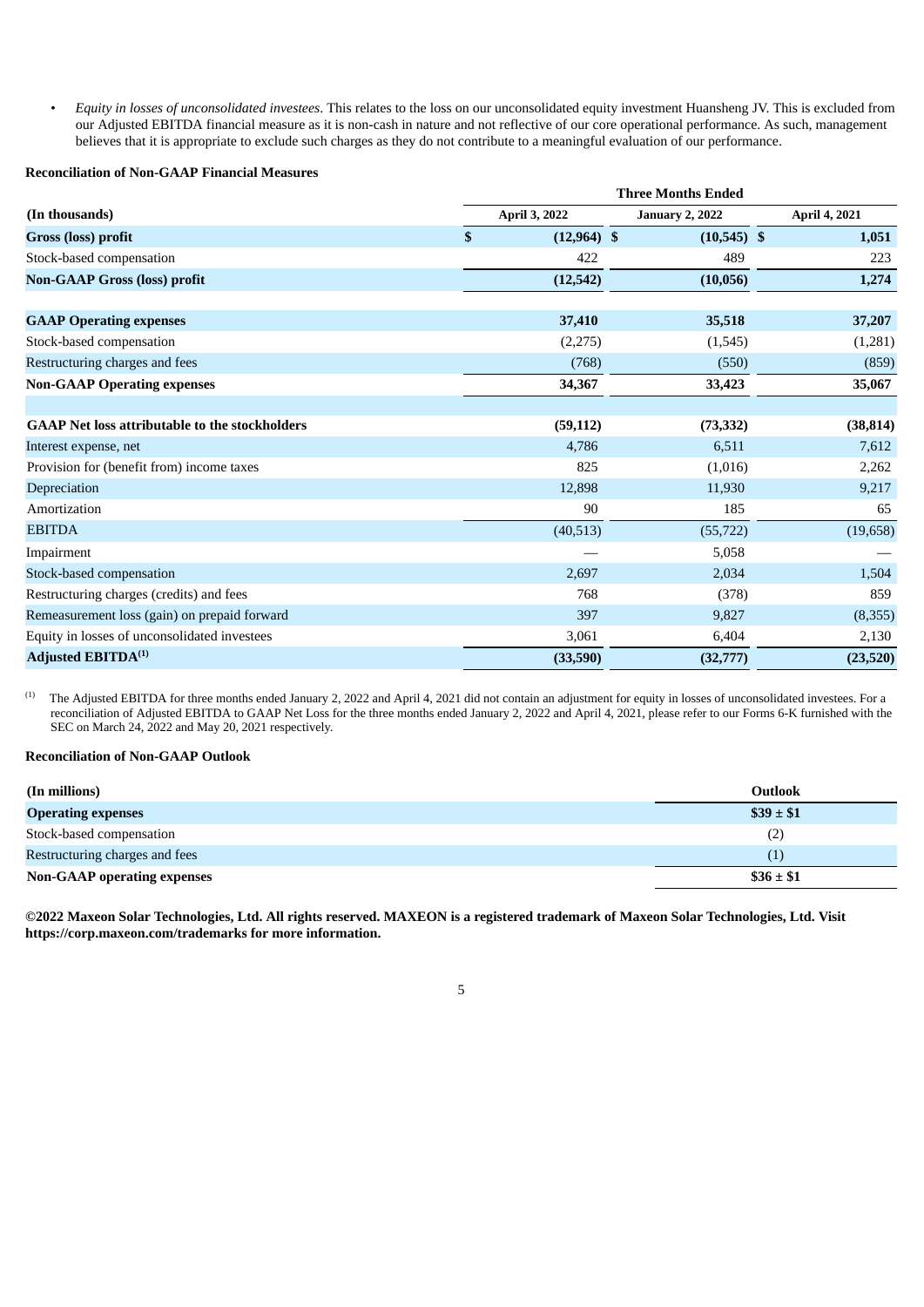#### **MAXEON SOLAR TECHNOLOGIES, LTD. CONDENSED CONSOLIDATED BALANCE SHEETS (unaudited) (In thousands, except for shares data)**

|                                                                                                  | As of |               |              |                        |
|--------------------------------------------------------------------------------------------------|-------|---------------|--------------|------------------------|
|                                                                                                  |       | April 3, 2022 |              | <b>January 2, 2022</b> |
| <b>Assets</b>                                                                                    |       |               |              |                        |
| Current assets:                                                                                  |       |               |              |                        |
| Cash and cash equivalents                                                                        | \$    | 176,679       | \$           | 166,542                |
| Restricted short-term marketable securities                                                      |       | 1,049         |              | 1,079                  |
| Accounts receivable, net                                                                         |       | 52,113        |              | 39,730                 |
| Inventories                                                                                      |       | 262,773       |              | 212,820                |
| Advances to suppliers, current portion                                                           |       | 39,311        |              | 51,045                 |
| Prepaid expenses and other current assets                                                        |       | 72,080        |              | 61,904                 |
| <b>Total current assets</b>                                                                      | \$    | 604,005       | $\mathbf{s}$ | 533,120                |
| Property, plant and equipment, net                                                               |       | 394,688       |              | 386,630                |
| Operating lease right of use assets                                                              |       | 16,027        |              | 15,397                 |
| Other intangible assets, net                                                                     |       | 331           |              | 420                    |
| Advances to suppliers, net of current portion                                                    |       | 1,407         |              | 716                    |
| Deferred tax assets                                                                              |       | 5,092         |              | 5,183                  |
| Other long-term assets                                                                           |       | 78,257        |              | 115,077                |
| <b>Total assets</b>                                                                              | \$    | 1,099,807     | \$           | 1,056,543              |
| <b>Liabilities and Equity</b>                                                                    |       |               |              |                        |
| Current liabilities:                                                                             |       |               |              |                        |
| Accounts payable                                                                                 | \$    | 259,992       | \$           | 270,475                |
| <b>Accrued liabilities</b>                                                                       |       | 91,452        |              | 78,680                 |
| Contract liabilities, current portion                                                            |       | 50,782        |              | 44,059                 |
| Short-term debt                                                                                  |       | 48,008        |              | 25,355                 |
| Operating lease liabilities, current portion                                                     |       | 2,742         |              | 2,467                  |
| Total current liabilities                                                                        | \$    | 452,976       | \$           | 421,036                |
| Long-term debt                                                                                   |       | 74            |              | 213                    |
| Contract liabilities, net of current portion                                                     |       | 131,064       |              | 58,994                 |
| Operating lease liabilities, net of current portion                                              |       | 13,815        |              | 13,464                 |
| Convertible debt                                                                                 |       | 188,698       |              | 145,772                |
| Deferred tax liabilities                                                                         |       | 1,150         |              | 1,150                  |
| Other long-term liabilities                                                                      |       | 57,822        |              | 61,039                 |
| <b>Total liabilities</b>                                                                         | \$    | 845,599       | \$           | 701,668                |
| Commitments and contingencies                                                                    |       |               |              |                        |
| Equity:                                                                                          |       |               |              |                        |
| Common stock, no par value (44,601,070 and 44,246,603 issued and outstanding as of April 3, 2022 |       |               |              |                        |
| and January 2, 2022, respectively)                                                               | \$    |               | \$           |                        |
| Additional paid-in capital                                                                       |       | 573,536       |              | 624,261                |
| Accumulated deficit                                                                              |       | (311, 951)    |              | (262, 961)             |
| Accumulated other comprehensive loss                                                             |       | (12, 647)     |              | (11, 844)              |
| Equity attributable to the Company                                                               |       | 248,938       |              | 349,456                |
| Noncontrolling interests                                                                         |       | 5,270         |              | 5,419                  |
| Total equity                                                                                     |       | 254,208       |              | 354,875                |
| <b>Total liabilities and equity</b>                                                              | \$    | 1,099,807     | \$           | 1,056,543              |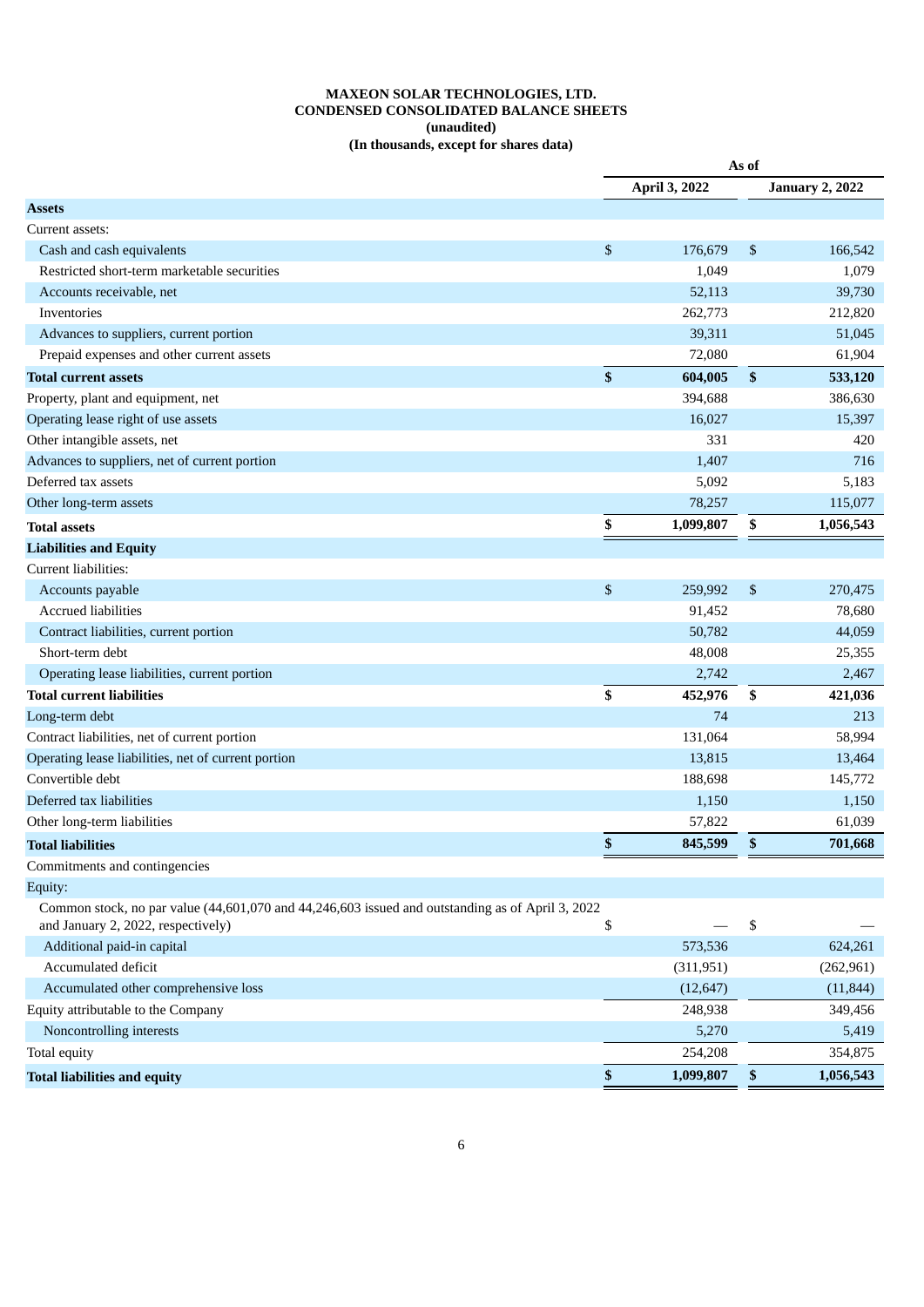#### **MAXEON SOLAR TECHNOLOGIES, LTD. CONDENSED CONSOLIDATED STATEMENTS OF OPERATIONS (unaudited) (In thousands, except per share data)**

|                                                                           |                         | <b>Three Months Ended</b> |  |               |  |
|---------------------------------------------------------------------------|-------------------------|---------------------------|--|---------------|--|
|                                                                           |                         | April 3, 2022             |  | April 4, 2021 |  |
| Revenue                                                                   | $\sqrt[6]{\frac{1}{2}}$ | 223,081 \$                |  | 165,417       |  |
| Cost of revenue                                                           |                         | 236,045                   |  | 164,366       |  |
| Gross (loss) profit                                                       |                         | (12, 964)                 |  | 1,051         |  |
| Operating expenses:                                                       |                         |                           |  |               |  |
| Research and development                                                  |                         | 13,894                    |  | 13,030        |  |
| Sales, general and administrative                                         |                         | 23,751                    |  | 23,318        |  |
| Restructuring (credits) charges                                           |                         | (235)                     |  | 859           |  |
| Total operating expenses                                                  |                         | 37,410                    |  | 37,207        |  |
| <b>Operating loss</b>                                                     |                         | (50, 374)                 |  | (36, 156)     |  |
| Other (expense) income, net                                               |                         |                           |  |               |  |
| Interest expense, net                                                     |                         | (4,786)                   |  | (7,612)       |  |
| Other, net                                                                |                         | (151)                     |  | 9,444         |  |
| Other (expense) income, net                                               |                         | (4,937)                   |  | 1,832         |  |
| Loss before income taxes and equity in losses of unconsolidated investees |                         | (55, 311)                 |  | (34, 324)     |  |
| Provision for income taxes                                                |                         | (825)                     |  | (2,262)       |  |
| Equity in losses of unconsolidated investees                              |                         | (3,061)                   |  | (2, 130)      |  |
| Net loss                                                                  |                         | (59, 197)                 |  | (38, 716)     |  |
| Net loss (income) attributable to noncontrolling interests                |                         | 85                        |  | (98)          |  |
| Net loss attributable to the stockholders                                 | $\$$                    | $(59, 112)$ \$            |  | (38, 814)     |  |
| Net loss per share attributable to stockholders:                          |                         |                           |  |               |  |
| <b>Basic</b>                                                              | \$                      | $(1.45)$ \$               |  | (1.14)        |  |
| Diluted                                                                   |                         | (1.45)                    |  | (1.14)        |  |
| Weighted average shares used to compute net loss per share:               |                         |                           |  |               |  |
| <b>Basic</b>                                                              |                         | 40,650                    |  | 34,123        |  |
| Diluted                                                                   |                         | 40,650                    |  | 34,123        |  |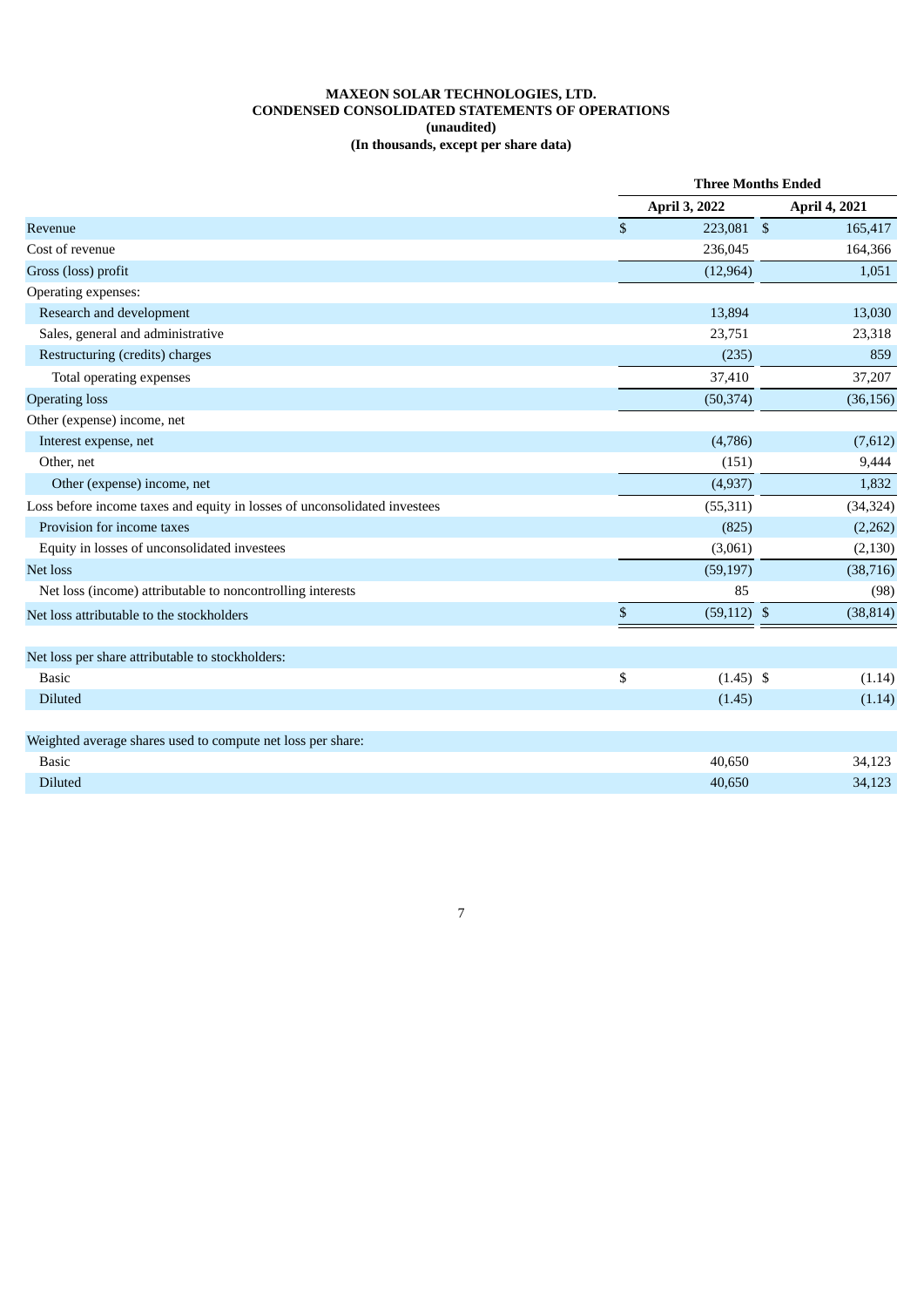|                                                                                  |               |               |                                         |              | (unaudited)<br>(In thousands)        |                                                      |    |                                                           |                                           |                |                               |
|----------------------------------------------------------------------------------|---------------|---------------|-----------------------------------------|--------------|--------------------------------------|------------------------------------------------------|----|-----------------------------------------------------------|-------------------------------------------|----------------|-------------------------------|
|                                                                                  | <b>Shares</b> | <b>Amount</b> | <b>Additional</b><br>Paid In<br>Capital |              | <b>Accumulated</b><br><b>Deficit</b> | <b>Accumulated</b><br>Other<br>Comprehensive<br>Loss |    | <b>Equity</b><br><b>Attributable</b><br>to the<br>Company | <b>Noncontrolling</b><br><b>Interests</b> |                | <b>Total</b><br><b>Equity</b> |
| <b>Balance at January 2, 2022</b>                                                | 44,247        | \$            | \$<br>624,261                           | \$           | (262,961)                            | \$<br>(11, 844)                                      | \$ | 349,456                                                   | -\$<br>5,419                              | $\mathfrak{F}$ | 354,875                       |
| Effect of adoption of ASU<br>2020-06                                             |               |               | (52, 189)                               |              | 10,122                               |                                                      |    | (42,067)                                                  |                                           |                | (42,067)                      |
| Net loss                                                                         |               |               |                                         |              | (59, 112)                            |                                                      |    | (59, 112)                                                 | (85)                                      |                | (59, 197)                     |
| Issuance of common stock for<br>stock-based compensation, net<br>of tax withheld | 354           |               | (2)                                     |              |                                      |                                                      |    | (2)                                                       |                                           |                | (2)                           |
| Distribution to noncontrolling<br>interest                                       |               |               |                                         |              |                                      |                                                      |    |                                                           | (64)                                      |                | (64)                          |
| Recognition of stock-based<br>compensation                                       |               |               | 1,466                                   |              |                                      |                                                      |    | 1,466                                                     |                                           |                | 1,466                         |
| Other comprehensive income                                                       |               |               |                                         |              |                                      | (803)                                                |    | (803)                                                     |                                           |                | (803)                         |
| <b>Balance at April 3, 2022</b>                                                  | 44,601 \$     |               | 573,536<br>\$                           | \$           | (311, 951)                           | \$<br>(12, 647)                                      | \$ | 248,938 \$                                                | 5,270                                     | -\$            | 254,208                       |
|                                                                                  | <b>Shares</b> | <b>Amount</b> | <b>Additional</b><br>Paid In<br>Capital |              | <b>Accumulated</b><br><b>Deficit</b> | <b>Accumulated</b><br>Other<br>Comprehensive<br>Loss |    | <b>Equity</b><br><b>Attributable</b><br>to the<br>Company | <b>Noncontrolling</b><br><b>Interests</b> |                | <b>Total</b><br><b>Equity</b> |
| <b>Balance at January 3, 2021</b>                                                | 33,995        | $\mathbf{s}$  | \$<br>451,474                           | $\mathbb{S}$ | (8, 441)                             | \$<br>(10, 391)                                      | \$ | 432,642                                                   | $\mathfrak{s}$<br>6,645                   | $\mathfrak{S}$ | 439,287                       |
| Net loss                                                                         |               |               |                                         |              | (38, 814)                            |                                                      |    | (38, 814)                                                 | 98                                        |                | (38, 716)                     |
| Issuance of common stock for<br>stock-based compensation, net<br>of tax withheld | 229           |               | (2,550)                                 |              |                                      |                                                      |    | (2,550)                                                   |                                           |                | (2,550)                       |
| Recognition of stock-based<br>compensation                                       |               |               | 1,570                                   |              |                                      |                                                      |    | 1,570                                                     |                                           |                | 1,570                         |
| Other comprehensive income                                                       |               |               |                                         |              |                                      | (79)                                                 |    | (79)                                                      |                                           |                | (79)                          |
| <b>Balance at April 4, 2021</b>                                                  | 34.224        | \$            | \$<br>450,494                           | \$           | (47, 255)                            | \$<br>(10, 470)                                      | \$ | 392.769                                                   | $\mathfrak{S}$<br>6,743                   | -\$            | 399,512                       |

#### **MAXEON SOLAR TECHNOLOGIES, LTD. CONDENSED CONSOLIDATED STATEMENTS OF EQUITY (unaudited)**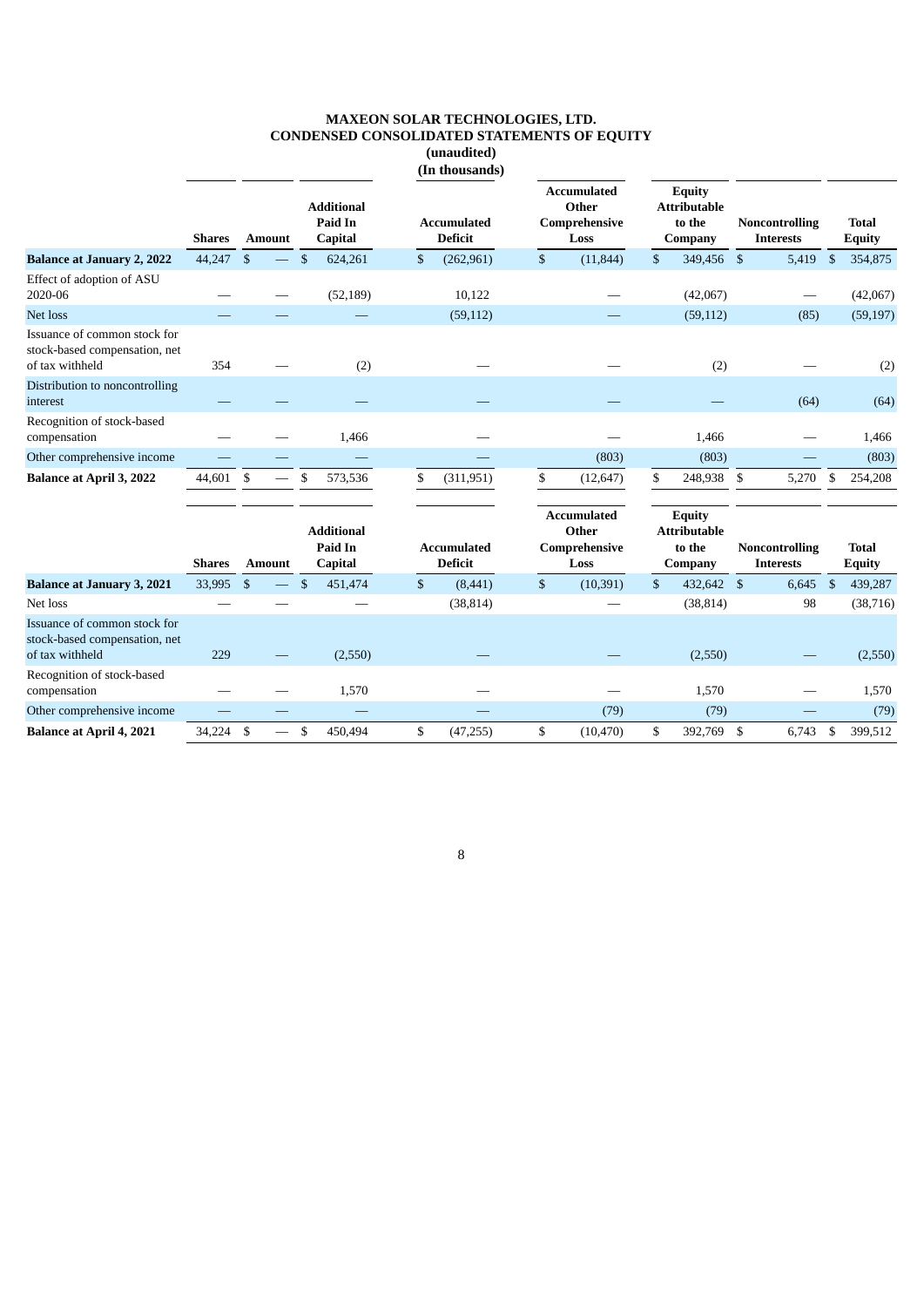#### **MAXEON SOLAR TECHNOLOGIES, LTD. CONDENSED CONSOLIDATED STATEMENTS OF CASH FLOWS (unaudited) (In thousands)**

| April 3, 2022<br>April 4, 2021<br>\$<br>(59, 197)<br>\$<br>(38, 716)<br>Depreciation and amortization<br>12,988<br>9,292<br>Stock-based compensation<br>2,697<br>1,504<br>1,336<br>3,494<br>Non-cash interest expense<br>Equity in losses of unconsolidated investees<br>3,061<br>2,130<br>Deferred income taxes<br>91<br>(919)<br>Loss on disposal of property, plant and equipment<br>213<br>397<br>Remeasurement loss (gain) on prepaid forward<br>(8,355)<br>430<br>1,047<br>Other, net<br>Changes in operating assets and liabilities<br>Accounts receivable<br>(12, 821)<br>15,203<br>532<br>311<br>Contract assets<br>(50,058)<br>Inventories<br>(29,793)<br>Prepaid expenses and other assets<br>(5, 172)<br>(446)<br>Operating lease right-of-use assets<br>627<br>598<br>Advances to suppliers<br>11,043<br>9,405<br>Accounts payable and other accrued liabilities<br>30,344<br>(17, 464)<br><b>Contract liabilities</b><br>78,805<br>2,612<br>(631)<br>Operating lease liabilities<br>(726)<br>Net cash provided by (used in) operating activities<br>14,685<br>(50, 823)<br>Purchases of property, plant and equipment<br>(10, 958)<br>(21,682)<br>Cash paid for disposal of property, plant and equipment<br>(11)<br>Net cash used in investing activities<br>(21, 693)<br>(10, 958)<br>Proceeds from debt<br>66,318<br>50,083<br>Repayment of debt<br>(43,598)<br>(62, 816)<br>Repayment of finance lease obligations<br>(178)<br>(180)<br>Payment for tax withholding obligations for issuance of common stock upon vesting of<br>(2)<br>(2,550)<br>restricted stock units<br>Distribution to noncontrolling interest<br>(64)<br>Net cash provided by (used in) financing activities<br>22,476<br>(15, 463)<br>Effect of exchange rate changes on cash, cash equivalents and restricted cash<br>64<br>105<br>Net increase (decrease) in cash, cash equivalents and restricted cash<br>15,532<br>(77, 139)<br>Cash, cash equivalents and restricted cash, beginning of period<br>192,232<br>209,572 |                                                                            | <b>Three Months Ended</b> |         |    |         |
|--------------------------------------------------------------------------------------------------------------------------------------------------------------------------------------------------------------------------------------------------------------------------------------------------------------------------------------------------------------------------------------------------------------------------------------------------------------------------------------------------------------------------------------------------------------------------------------------------------------------------------------------------------------------------------------------------------------------------------------------------------------------------------------------------------------------------------------------------------------------------------------------------------------------------------------------------------------------------------------------------------------------------------------------------------------------------------------------------------------------------------------------------------------------------------------------------------------------------------------------------------------------------------------------------------------------------------------------------------------------------------------------------------------------------------------------------------------------------------------------------------------------------------------------------------------------------------------------------------------------------------------------------------------------------------------------------------------------------------------------------------------------------------------------------------------------------------------------------------------------------------------------------------------------------------------------------------------------------------------------------------------------|----------------------------------------------------------------------------|---------------------------|---------|----|---------|
|                                                                                                                                                                                                                                                                                                                                                                                                                                                                                                                                                                                                                                                                                                                                                                                                                                                                                                                                                                                                                                                                                                                                                                                                                                                                                                                                                                                                                                                                                                                                                                                                                                                                                                                                                                                                                                                                                                                                                                                                                    |                                                                            |                           |         |    |         |
|                                                                                                                                                                                                                                                                                                                                                                                                                                                                                                                                                                                                                                                                                                                                                                                                                                                                                                                                                                                                                                                                                                                                                                                                                                                                                                                                                                                                                                                                                                                                                                                                                                                                                                                                                                                                                                                                                                                                                                                                                    | <b>Cash flows from operating activities</b>                                |                           |         |    |         |
|                                                                                                                                                                                                                                                                                                                                                                                                                                                                                                                                                                                                                                                                                                                                                                                                                                                                                                                                                                                                                                                                                                                                                                                                                                                                                                                                                                                                                                                                                                                                                                                                                                                                                                                                                                                                                                                                                                                                                                                                                    | Net loss                                                                   |                           |         |    |         |
|                                                                                                                                                                                                                                                                                                                                                                                                                                                                                                                                                                                                                                                                                                                                                                                                                                                                                                                                                                                                                                                                                                                                                                                                                                                                                                                                                                                                                                                                                                                                                                                                                                                                                                                                                                                                                                                                                                                                                                                                                    | Adjustments to reconcile net loss to net cash used in operating activities |                           |         |    |         |
|                                                                                                                                                                                                                                                                                                                                                                                                                                                                                                                                                                                                                                                                                                                                                                                                                                                                                                                                                                                                                                                                                                                                                                                                                                                                                                                                                                                                                                                                                                                                                                                                                                                                                                                                                                                                                                                                                                                                                                                                                    |                                                                            |                           |         |    |         |
|                                                                                                                                                                                                                                                                                                                                                                                                                                                                                                                                                                                                                                                                                                                                                                                                                                                                                                                                                                                                                                                                                                                                                                                                                                                                                                                                                                                                                                                                                                                                                                                                                                                                                                                                                                                                                                                                                                                                                                                                                    |                                                                            |                           |         |    |         |
|                                                                                                                                                                                                                                                                                                                                                                                                                                                                                                                                                                                                                                                                                                                                                                                                                                                                                                                                                                                                                                                                                                                                                                                                                                                                                                                                                                                                                                                                                                                                                                                                                                                                                                                                                                                                                                                                                                                                                                                                                    |                                                                            |                           |         |    |         |
|                                                                                                                                                                                                                                                                                                                                                                                                                                                                                                                                                                                                                                                                                                                                                                                                                                                                                                                                                                                                                                                                                                                                                                                                                                                                                                                                                                                                                                                                                                                                                                                                                                                                                                                                                                                                                                                                                                                                                                                                                    |                                                                            |                           |         |    |         |
|                                                                                                                                                                                                                                                                                                                                                                                                                                                                                                                                                                                                                                                                                                                                                                                                                                                                                                                                                                                                                                                                                                                                                                                                                                                                                                                                                                                                                                                                                                                                                                                                                                                                                                                                                                                                                                                                                                                                                                                                                    |                                                                            |                           |         |    |         |
|                                                                                                                                                                                                                                                                                                                                                                                                                                                                                                                                                                                                                                                                                                                                                                                                                                                                                                                                                                                                                                                                                                                                                                                                                                                                                                                                                                                                                                                                                                                                                                                                                                                                                                                                                                                                                                                                                                                                                                                                                    |                                                                            |                           |         |    |         |
|                                                                                                                                                                                                                                                                                                                                                                                                                                                                                                                                                                                                                                                                                                                                                                                                                                                                                                                                                                                                                                                                                                                                                                                                                                                                                                                                                                                                                                                                                                                                                                                                                                                                                                                                                                                                                                                                                                                                                                                                                    |                                                                            |                           |         |    |         |
|                                                                                                                                                                                                                                                                                                                                                                                                                                                                                                                                                                                                                                                                                                                                                                                                                                                                                                                                                                                                                                                                                                                                                                                                                                                                                                                                                                                                                                                                                                                                                                                                                                                                                                                                                                                                                                                                                                                                                                                                                    |                                                                            |                           |         |    |         |
|                                                                                                                                                                                                                                                                                                                                                                                                                                                                                                                                                                                                                                                                                                                                                                                                                                                                                                                                                                                                                                                                                                                                                                                                                                                                                                                                                                                                                                                                                                                                                                                                                                                                                                                                                                                                                                                                                                                                                                                                                    |                                                                            |                           |         |    |         |
|                                                                                                                                                                                                                                                                                                                                                                                                                                                                                                                                                                                                                                                                                                                                                                                                                                                                                                                                                                                                                                                                                                                                                                                                                                                                                                                                                                                                                                                                                                                                                                                                                                                                                                                                                                                                                                                                                                                                                                                                                    |                                                                            |                           |         |    |         |
|                                                                                                                                                                                                                                                                                                                                                                                                                                                                                                                                                                                                                                                                                                                                                                                                                                                                                                                                                                                                                                                                                                                                                                                                                                                                                                                                                                                                                                                                                                                                                                                                                                                                                                                                                                                                                                                                                                                                                                                                                    |                                                                            |                           |         |    |         |
|                                                                                                                                                                                                                                                                                                                                                                                                                                                                                                                                                                                                                                                                                                                                                                                                                                                                                                                                                                                                                                                                                                                                                                                                                                                                                                                                                                                                                                                                                                                                                                                                                                                                                                                                                                                                                                                                                                                                                                                                                    |                                                                            |                           |         |    |         |
|                                                                                                                                                                                                                                                                                                                                                                                                                                                                                                                                                                                                                                                                                                                                                                                                                                                                                                                                                                                                                                                                                                                                                                                                                                                                                                                                                                                                                                                                                                                                                                                                                                                                                                                                                                                                                                                                                                                                                                                                                    |                                                                            |                           |         |    |         |
|                                                                                                                                                                                                                                                                                                                                                                                                                                                                                                                                                                                                                                                                                                                                                                                                                                                                                                                                                                                                                                                                                                                                                                                                                                                                                                                                                                                                                                                                                                                                                                                                                                                                                                                                                                                                                                                                                                                                                                                                                    |                                                                            |                           |         |    |         |
|                                                                                                                                                                                                                                                                                                                                                                                                                                                                                                                                                                                                                                                                                                                                                                                                                                                                                                                                                                                                                                                                                                                                                                                                                                                                                                                                                                                                                                                                                                                                                                                                                                                                                                                                                                                                                                                                                                                                                                                                                    |                                                                            |                           |         |    |         |
|                                                                                                                                                                                                                                                                                                                                                                                                                                                                                                                                                                                                                                                                                                                                                                                                                                                                                                                                                                                                                                                                                                                                                                                                                                                                                                                                                                                                                                                                                                                                                                                                                                                                                                                                                                                                                                                                                                                                                                                                                    |                                                                            |                           |         |    |         |
|                                                                                                                                                                                                                                                                                                                                                                                                                                                                                                                                                                                                                                                                                                                                                                                                                                                                                                                                                                                                                                                                                                                                                                                                                                                                                                                                                                                                                                                                                                                                                                                                                                                                                                                                                                                                                                                                                                                                                                                                                    |                                                                            |                           |         |    |         |
|                                                                                                                                                                                                                                                                                                                                                                                                                                                                                                                                                                                                                                                                                                                                                                                                                                                                                                                                                                                                                                                                                                                                                                                                                                                                                                                                                                                                                                                                                                                                                                                                                                                                                                                                                                                                                                                                                                                                                                                                                    |                                                                            |                           |         |    |         |
|                                                                                                                                                                                                                                                                                                                                                                                                                                                                                                                                                                                                                                                                                                                                                                                                                                                                                                                                                                                                                                                                                                                                                                                                                                                                                                                                                                                                                                                                                                                                                                                                                                                                                                                                                                                                                                                                                                                                                                                                                    |                                                                            |                           |         |    |         |
|                                                                                                                                                                                                                                                                                                                                                                                                                                                                                                                                                                                                                                                                                                                                                                                                                                                                                                                                                                                                                                                                                                                                                                                                                                                                                                                                                                                                                                                                                                                                                                                                                                                                                                                                                                                                                                                                                                                                                                                                                    | <b>Cash flows from investing activities</b>                                |                           |         |    |         |
|                                                                                                                                                                                                                                                                                                                                                                                                                                                                                                                                                                                                                                                                                                                                                                                                                                                                                                                                                                                                                                                                                                                                                                                                                                                                                                                                                                                                                                                                                                                                                                                                                                                                                                                                                                                                                                                                                                                                                                                                                    |                                                                            |                           |         |    |         |
|                                                                                                                                                                                                                                                                                                                                                                                                                                                                                                                                                                                                                                                                                                                                                                                                                                                                                                                                                                                                                                                                                                                                                                                                                                                                                                                                                                                                                                                                                                                                                                                                                                                                                                                                                                                                                                                                                                                                                                                                                    |                                                                            |                           |         |    |         |
|                                                                                                                                                                                                                                                                                                                                                                                                                                                                                                                                                                                                                                                                                                                                                                                                                                                                                                                                                                                                                                                                                                                                                                                                                                                                                                                                                                                                                                                                                                                                                                                                                                                                                                                                                                                                                                                                                                                                                                                                                    |                                                                            |                           |         |    |         |
|                                                                                                                                                                                                                                                                                                                                                                                                                                                                                                                                                                                                                                                                                                                                                                                                                                                                                                                                                                                                                                                                                                                                                                                                                                                                                                                                                                                                                                                                                                                                                                                                                                                                                                                                                                                                                                                                                                                                                                                                                    | <b>Cash flows from financing activities</b>                                |                           |         |    |         |
|                                                                                                                                                                                                                                                                                                                                                                                                                                                                                                                                                                                                                                                                                                                                                                                                                                                                                                                                                                                                                                                                                                                                                                                                                                                                                                                                                                                                                                                                                                                                                                                                                                                                                                                                                                                                                                                                                                                                                                                                                    |                                                                            |                           |         |    |         |
|                                                                                                                                                                                                                                                                                                                                                                                                                                                                                                                                                                                                                                                                                                                                                                                                                                                                                                                                                                                                                                                                                                                                                                                                                                                                                                                                                                                                                                                                                                                                                                                                                                                                                                                                                                                                                                                                                                                                                                                                                    |                                                                            |                           |         |    |         |
|                                                                                                                                                                                                                                                                                                                                                                                                                                                                                                                                                                                                                                                                                                                                                                                                                                                                                                                                                                                                                                                                                                                                                                                                                                                                                                                                                                                                                                                                                                                                                                                                                                                                                                                                                                                                                                                                                                                                                                                                                    |                                                                            |                           |         |    |         |
|                                                                                                                                                                                                                                                                                                                                                                                                                                                                                                                                                                                                                                                                                                                                                                                                                                                                                                                                                                                                                                                                                                                                                                                                                                                                                                                                                                                                                                                                                                                                                                                                                                                                                                                                                                                                                                                                                                                                                                                                                    |                                                                            |                           |         |    |         |
|                                                                                                                                                                                                                                                                                                                                                                                                                                                                                                                                                                                                                                                                                                                                                                                                                                                                                                                                                                                                                                                                                                                                                                                                                                                                                                                                                                                                                                                                                                                                                                                                                                                                                                                                                                                                                                                                                                                                                                                                                    |                                                                            |                           |         |    |         |
|                                                                                                                                                                                                                                                                                                                                                                                                                                                                                                                                                                                                                                                                                                                                                                                                                                                                                                                                                                                                                                                                                                                                                                                                                                                                                                                                                                                                                                                                                                                                                                                                                                                                                                                                                                                                                                                                                                                                                                                                                    |                                                                            |                           |         |    |         |
|                                                                                                                                                                                                                                                                                                                                                                                                                                                                                                                                                                                                                                                                                                                                                                                                                                                                                                                                                                                                                                                                                                                                                                                                                                                                                                                                                                                                                                                                                                                                                                                                                                                                                                                                                                                                                                                                                                                                                                                                                    |                                                                            |                           |         |    |         |
|                                                                                                                                                                                                                                                                                                                                                                                                                                                                                                                                                                                                                                                                                                                                                                                                                                                                                                                                                                                                                                                                                                                                                                                                                                                                                                                                                                                                                                                                                                                                                                                                                                                                                                                                                                                                                                                                                                                                                                                                                    |                                                                            |                           |         |    |         |
|                                                                                                                                                                                                                                                                                                                                                                                                                                                                                                                                                                                                                                                                                                                                                                                                                                                                                                                                                                                                                                                                                                                                                                                                                                                                                                                                                                                                                                                                                                                                                                                                                                                                                                                                                                                                                                                                                                                                                                                                                    |                                                                            |                           |         |    |         |
|                                                                                                                                                                                                                                                                                                                                                                                                                                                                                                                                                                                                                                                                                                                                                                                                                                                                                                                                                                                                                                                                                                                                                                                                                                                                                                                                                                                                                                                                                                                                                                                                                                                                                                                                                                                                                                                                                                                                                                                                                    | Cash, cash equivalents and restricted cash, end of period                  | \$                        | 207,764 | \$ | 132,433 |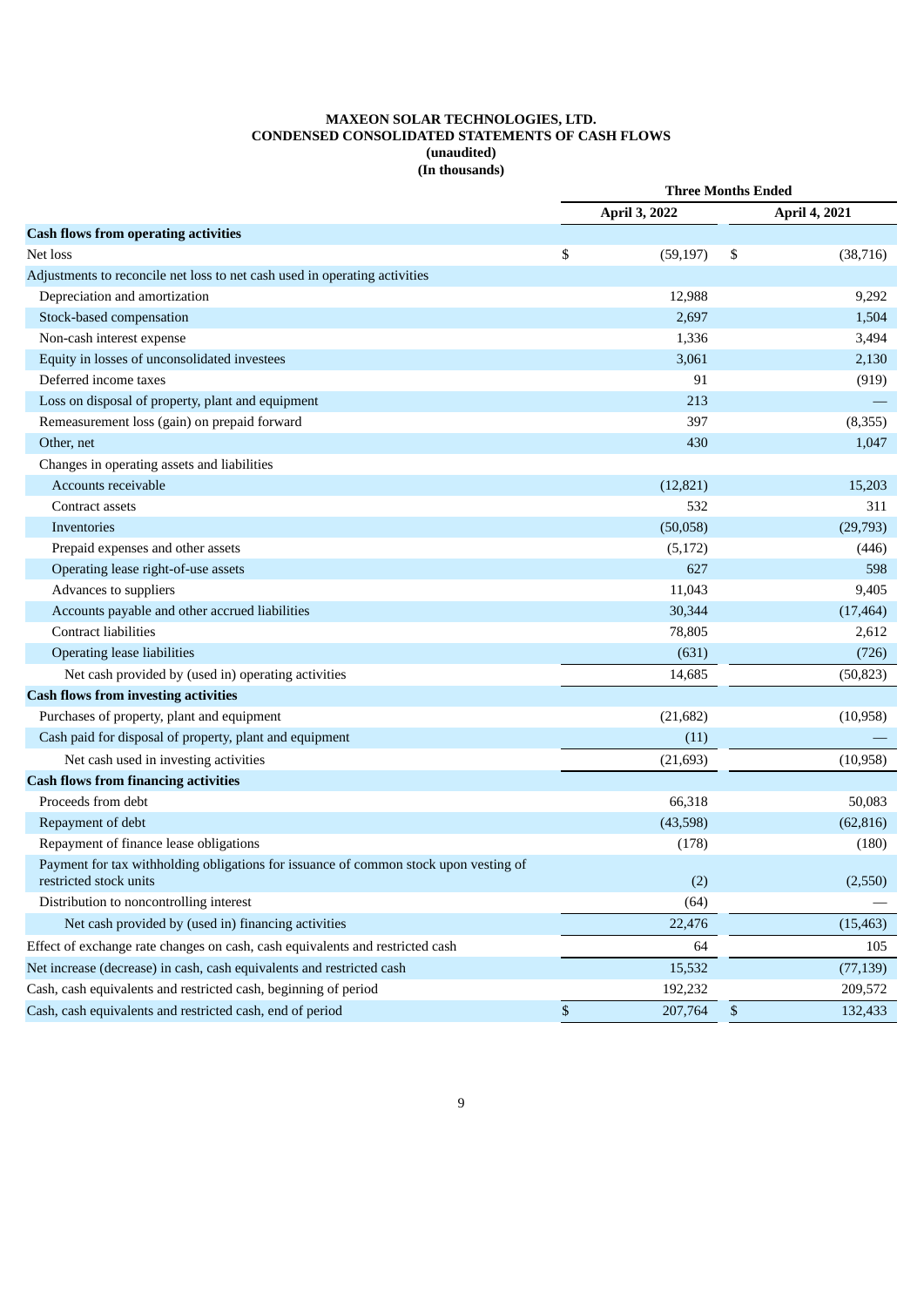|                                                                |   | Three Months Ended   |                      |
|----------------------------------------------------------------|---|----------------------|----------------------|
|                                                                |   | <b>April 3, 2022</b> | <b>April 4, 2021</b> |
| <b>Non-cash transactions</b>                                   |   |                      |                      |
| Property, plant and equipment purchases funded by liabilities  | S | 31.948               | 23,537               |
| Right-of-use assets obtained in exchange for lease obligations |   | 1.257                |                      |

The following table reconciles our cash and cash equivalents and restricted cash reported on our Condensed Consolidated Balance Sheets and the cash, cash equivalents and restricted cash reported on our Condensed Consolidated Statements of Cash Flows as of April 3, 2022 and April 4, 2021:

| (In thousands)                                                                                               | <b>April 3, 2022</b> | April 4, 2021 |
|--------------------------------------------------------------------------------------------------------------|----------------------|---------------|
| Cash and cash equivalents                                                                                    | 176.679              | 131,417       |
| Restricted cash, current portion, included in Prepaid expenses and other current assets                      | 7.009                | 489           |
| Restricted cash, net of current portion, included in Other long-term assets                                  | 24,076               | 527           |
| Total cash, cash equivalents and restricted cash shown in Condensed Consolidated Statements<br>of Cash Flows | 207.764              | 132,433       |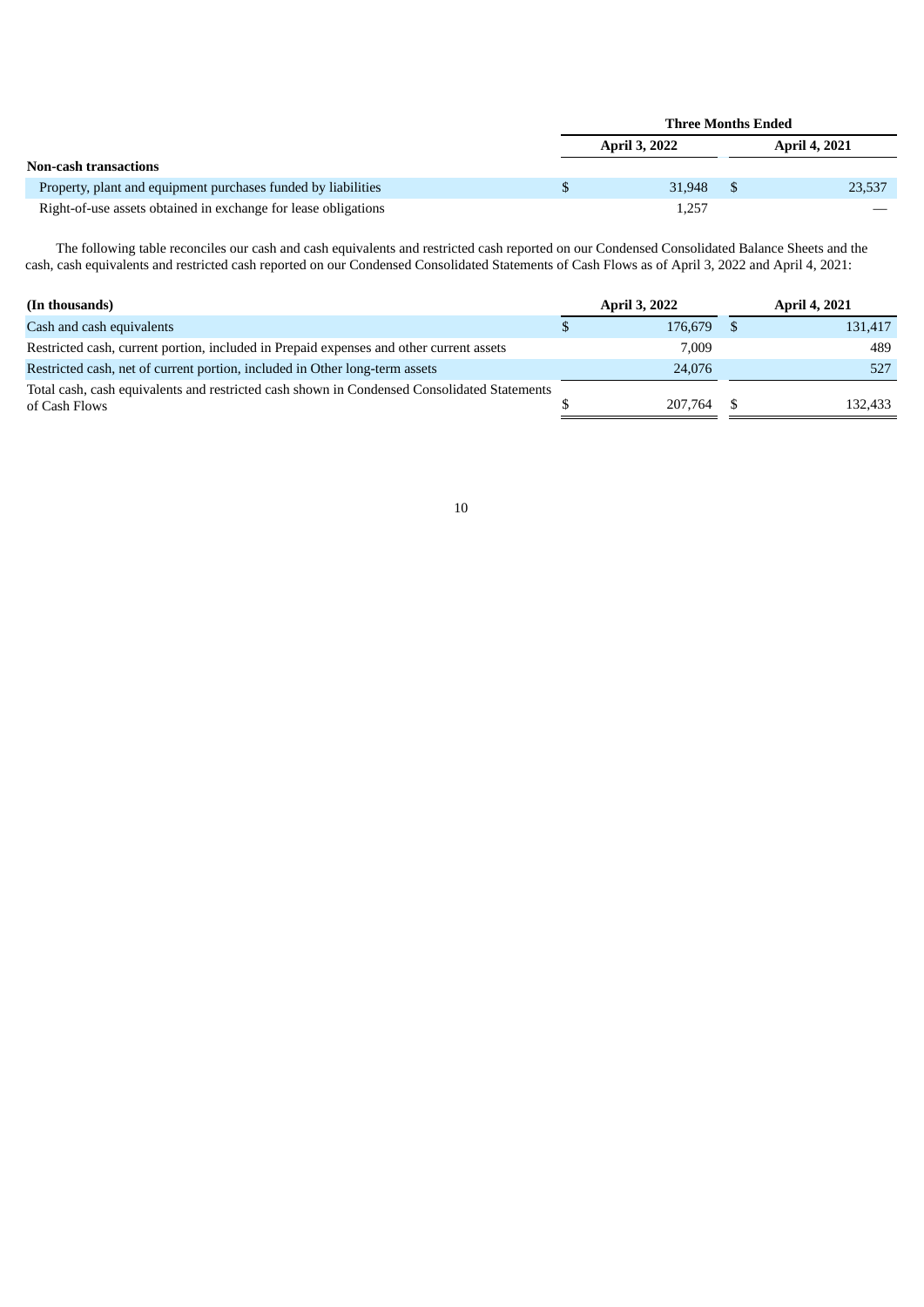#### **Financial Results for the First Quarter Ended April 3, 2022**

#### <span id="page-14-0"></span>**Overview**

Maxeon Solar Technologies, Ltd ("Maxeon", the "Company", "we", "us", and "our") (NASDAQ: MAXN) is Powering Positive Change™. Headquartered in Singapore, Maxeon designs and manufactures Maxeon® and SunPower® brand solar panels, and has sales operations in more than 100 countries, operating under the SunPower brand in certain countries outside the United States. The Company is a leader in solar innovation with access to over 1,000 patents and two best-in-class solar panel product lines. Maxeon products span the global rooftop and solar power plant markets through a network of more than 1,400 trusted partners and distributors. A pioneer in sustainable solar manufacturing, Maxeon leverages a 35-year history in the solar industry and numerous awards for its technology.

#### **Unaudited Summary of Financial Results**

We are in the business of solar panel cell and solar manufacturing operations and supply to resellers and commercial and residential end customers. We sell our solar panels and balance of system components primarily to dealers, project developers, system integrators and distributors, and recognize revenue at a point in time when control of such products transfers to the customer, which generally occurs upon shipment or delivery depending on the terms of the contracts with the customer. There are no rights of return. Other than standard warranty obligations, there are no significant post-shipment obligations (including installation, training or customer acceptance clauses) with any of our customers that could have an impact on revenue recognition. Our revenue recognition policy is consistent across all geographic areas.

During three months ended April 3, 2022, 33.7% of our revenue was attributable to the U.S. and Canada, 42.8% to EMEA, 22.7% to Asia Pacific and 0.8% to other markets. During three months ended April 4, 2021, 35.6% of our revenue was attributable to the U.S. and Canada, 46.5% to EMEA, 17.5% to Asia Pacific and 0.4% to other markets.

Our primary products are the Maxeon line of interdigitated back contact ("IBC") solar cells and panels, and the Performance line (formerly, "P-Series") of shingled solar cells and panels. We believe the Maxeon line of solar panels are the highest-efficiency solar panels on the market with an aesthetically pleasing design, and the Performance line of solar panels offers a high-value and cost-effective solution. The Maxeon line is primarily targeted at residential and small-scale commercial customers across the globe. The Performance line was initially targeted at the large-scale commercial and utilityscale power plant markets, but has proven to be attractive to our customers in the distributed generation (which we refer to as "DG") markets as well. During three months ended April 3, 2022, 60.0% of our revenue was attributable to products in our Maxeon line and the other 40.0% was attributable to products in our Performance line. During three months ended April 4, 2021, 76.4% of our revenue was attributable to products in our Maxeon line and the other 23.6% was attributable to products in our Performance line.

For information on the trends and uncertainties to our business, please refer to our Annual Report on Form 20-F for the fiscal year ended January 2, 2022.

#### *Impact of COVID-19 to our Business*

In December 2019, a novel strain of coronavirus ("COVID-19") was reported, resulting in shutdowns of manufacturing and commerce in the months that followed. Since then, the COVID-19 pandemic has spread worldwide, including the countries in which we operate, and has resulted in authorities implementing numerous measures to try to contain the disease or slow its spread, such as travel bans and restrictions, quarantines, shelter-in-place orders and shutdowns. COVID-19 has had an adverse impact on most aspects of our business, operations and financial performance, and the impact is ongoing and will likely continue to evolve and affect our business. Recently, the Delta and Omicron variants of the COVID-19 virus have led to increased incidence of COVID-19 around the world prompting stricter quarantine measures which have resulted in port closures among other things and caused further disruptions to supply chains. Given that our Huansheng JV operates in China, we are subject to disruptions in our operations and supply chain due to COVID-19 related disruptions in China. We will continue to actively monitor the situation and may take further actions adapting our business operations that we determine are in the best interests of our employees, customers, partners, suppliers, and stakeholders, or as required by governmental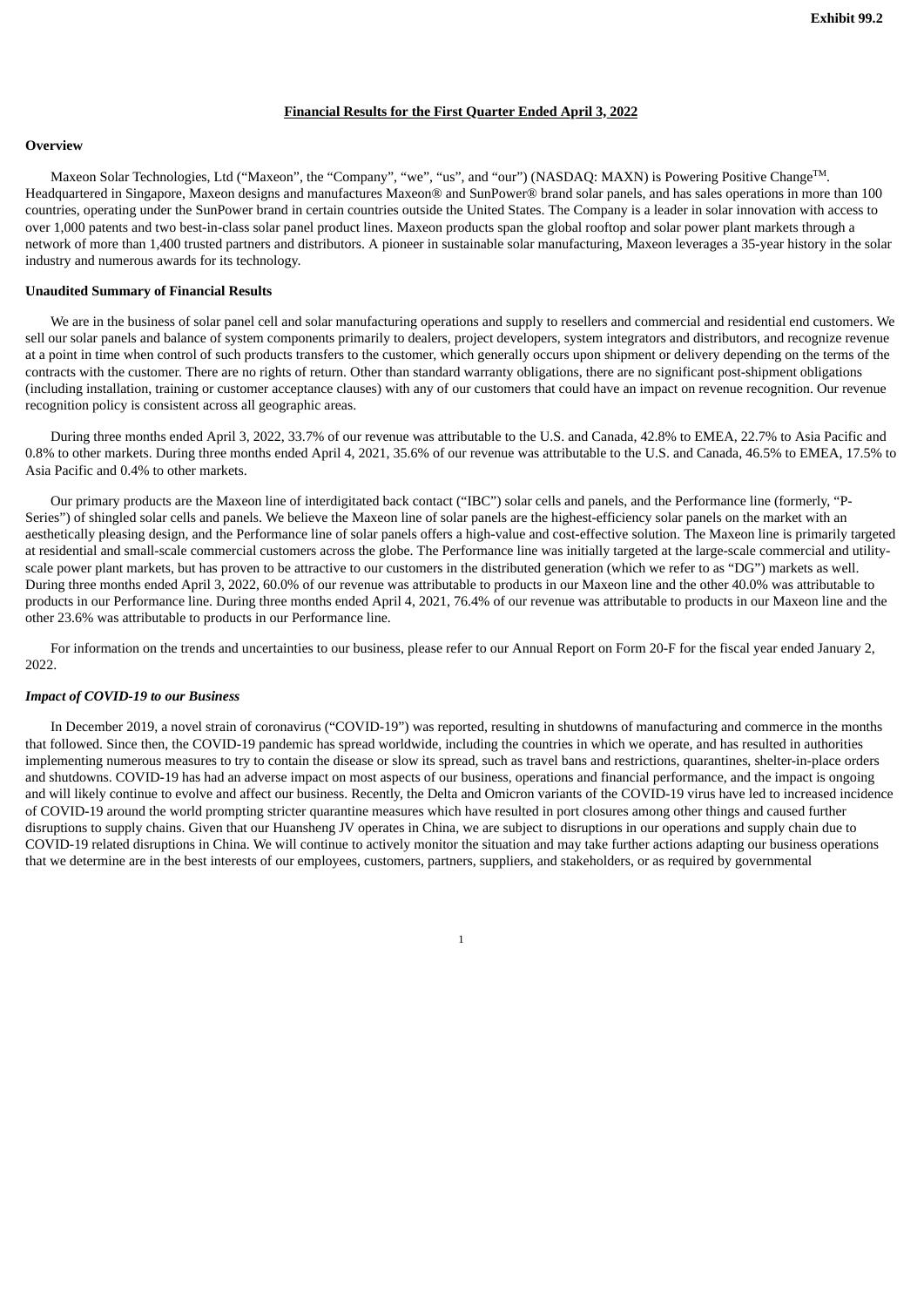authorities. For more information on the risks of COVID-19 to our business, please refer to our Annual Report on Form 20-F for the fiscal year ended January 2, 2022.

#### *Revenue and Cost of Revenue*

|                     | <b>Three Months Ended</b> |    |                      |
|---------------------|---------------------------|----|----------------------|
|                     | <b>April 3, 2022</b>      |    | <b>April 4, 2021</b> |
| (In thousands)      |                           |    |                      |
| Revenue             | \$<br>223,081             | \$ | 165,417              |
| Cost of revenue     | 236,045                   |    | 164,366              |
| Gross (loss) profit | \$<br>(12, 964)           | -S | 1,051                |
| Gross margin        | (5.8)%                    |    | $0.6\%$              |

#### *Three Months Ended April 3, 2022 Compared to Three Months Ended April 4, 2021*

During the three months ended April 3, 2022 and April 4, 2021, we recognized revenue from sales of modules and components of \$223.1 million and \$165.4 million, respectively, of which \$74.7 million, or 33.5% and \$58.2 million or 35.2%, respectively, represented sales of solar modules to SunPower Corporation ("SunPower") which contributed the businesses which we hold as a result of the spin-off of such businesses completed on August 26, 2020. The pricing terms for the sale of solar modules to SunPower was based on the exclusive supply agreement with SunPower (the "Supply Agreement"), which was mutually terminated in February 2022 and replaced with a new supply agreement (the "Master Supply Agreement"). Maxeon's cost of revenue for IBC modules have continued to be negatively impacted by the increase in logistics rates all along the supply chain and the increase in cost of certain raw materials such as glass, polysilicon, and aluminum. Under the Supply Agreement, Maxeon was unable to pass through cost increases to SunPower because the Supply Agreement contained fixed prices established in 2020 that were not subject to market-based adjustment. The Master Supply Agreement also contains fixed pricing for 2022 and 2023 based on the power output (in watts) of the IBC Module, but the pricing was updated to reflect market trends. The Master Supply Agreement also provides that either party may terminate undelivered volumes of Maxeon 6 IBC Modules during 2023 if the parties fail to reach an agreement adjusting pricing in the event of fluctuations in cost of polysilicon above a specified threshold. For the three months ended April 3, 2022 and April 04, 2021, other than the sale transactions with SunPower, there was no customer that accounted for at least 10% of revenues.

The increase of \$57.7 million in revenue during the three months ended April 3, 2022 as compared to the three months ended April 4, 2021 was primarily due to the higher sales for the DG business, primarily in the United States, Europe, Australia and India.

Cost of revenue was \$236.0 million and \$164.4 million in the three months ended April 3, 2022 and April 04, 2021, respectively. Cost of revenue includes \$8.3 million and \$1.7 million, in the three months ended April 3, 2022 and April 04, 2021, respectively, related to losses incurred as a result of ancillary sales to third parties of excess polysilicon procured under long-term fixed supply agreements. In addition, we estimate that we incurred \$7.4 million and \$11.6 million in the three months ended April 3, 2022 and April 04, 2021, respectively, above the current market price for polysilicon as we were bound by our long-term fixed supply agreements for polysilicon consumed in our manufacturing process, which is the difference between our contractual cost for the polysilicon under the long-term fixed supply agreements with our supplier and the price of polysilicon available in the market as derived from publicly available information at the beginning of each quarter, multiplied by the volume of modules sold within the quarter. This also included \$5.9 million for the loss on firm purchase commitment during the three months ended April 3, 2022 in connection to the ancillary sales to third parties of excess polysilicon to be fulfilled in the quarter ending July 3, 2022. The remainder of cost of revenue includes actual cost of materials, labor and manufacturing overhead incurred for revenue-producing units shipped, and associated warranty costs. The increase of \$71.7 million in cost of revenue during the three months ended April 3, 2022 as compared to the three months ended April 4, 2021 was primarily due to higher volume, coupled with higher freight rates and materials costs. Our cost of revenue for IBC and Performance line solar modules have continued to be impacted by the increase in logistics rates all along the supply chain and the increase in the cost of certain raw materials such as glass, silicon, and aluminum, as well as module-supply from our Huansheng JV as a result of the price increases of raw materials.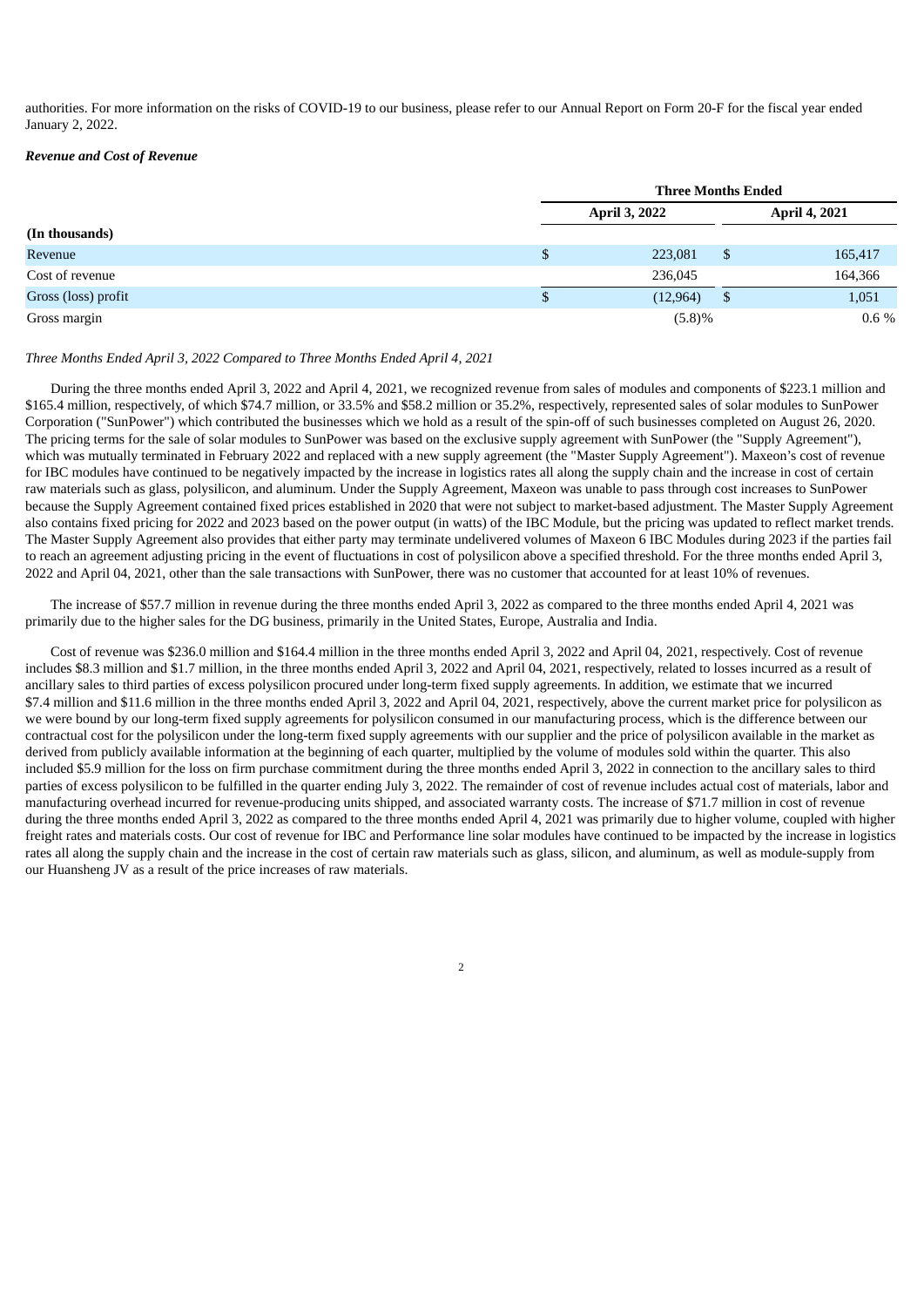In September 2021, pursuant to the implementation of a new political strategy adopted in mainland China known as the "dual control of energy consumption policy of China", local governments have initiated control policies on domestic industrial energy consumption. These policies forced numerous factories and plants that produce aluminum, glass, silicon and related materials to cut their productivity dramatically or stop production altogether. This previously unforeseen shortage of power supply in mainland China has led to drastically reduced production and significant cost increases of raw materials for the solar industry. This disruption in the supply chain has resulted in risks of delays in the delivery of goods, stoppage of delivery and raised prices for the solar industry at large. The impact of this disruption is compounded by the effects of COVID-19 on supply chains generally. See "Impact of COVID-19 to our Business."

Currently, we are unable to foresee the extent of the impact such measures will have on our business, financial condition and results of operations or for how long such measures will be implemented by the Chinese local governments. We will continue to assess the situation and take steps as necessary to lessen the impact of these measures on our business. For more information, please refer to our risk factors contained in our annual report on Form 20-F for the most recent fiscal year and in particular, the risk factor entitled "We will continue to be dependent on a limited number of third-party suppliers for certain raw materials and components for our products, and increases in the costs for raw materials and components required for our solar products, including due to changes in government policies such as the 'dual control of energy consumption policy of China' could prevent us from delivering our products to our customers within required timeframes and could in turn result in sales and installation delays, cancellations, penalty payments, and loss of market share." contained in our annual report on Form 20-F for the most recent fiscal year .

#### *Revenue by Geography*

|                            | <b>Three Months Ended</b> |  |                      |
|----------------------------|---------------------------|--|----------------------|
|                            | <b>April 3, 2022</b>      |  | <b>April 4, 2021</b> |
| (In thousands)             |                           |  |                      |
| <b>United States</b>       | \$<br>75,192 \$           |  | 58,640               |
| France                     | 13,946                    |  | 30,940               |
| Italy                      | 27,251                    |  | 12,323               |
| Rest of the world $^{(1)}$ | 106,692                   |  | 63,514               |
| Total revenues             | \$<br>223,081 \$          |  | 165,417              |

Revenue included under "Rest of the world" comprise countries that are individually less than 10% for the periods presented. (1)

Revenues are attributed to U.S. and international geographies primarily based on the destination of the shipments.

The sales attributed to the U.S. includes \$74.7 million and \$58.2 million in sales to SunPower for the three months ended April 3, 2022 and April 4, 2021 respectively.

#### *Operating Expenses*

Operating expenses includes expenses relating to agreements we and SunPower have entered into, such as the transition services agreement, product collaboration agreement ("Product Collaboration Agreement") and certain other agreements, to effect the separation from SunPower and provide a framework for our relationship with SunPower after the separation. For a description of these agreements, please refer to "Item 7. Major Shareholders and Related Party Transactions" disclosure in our Annual Report on Form 20-F for the fiscal year ended January 2, 2022.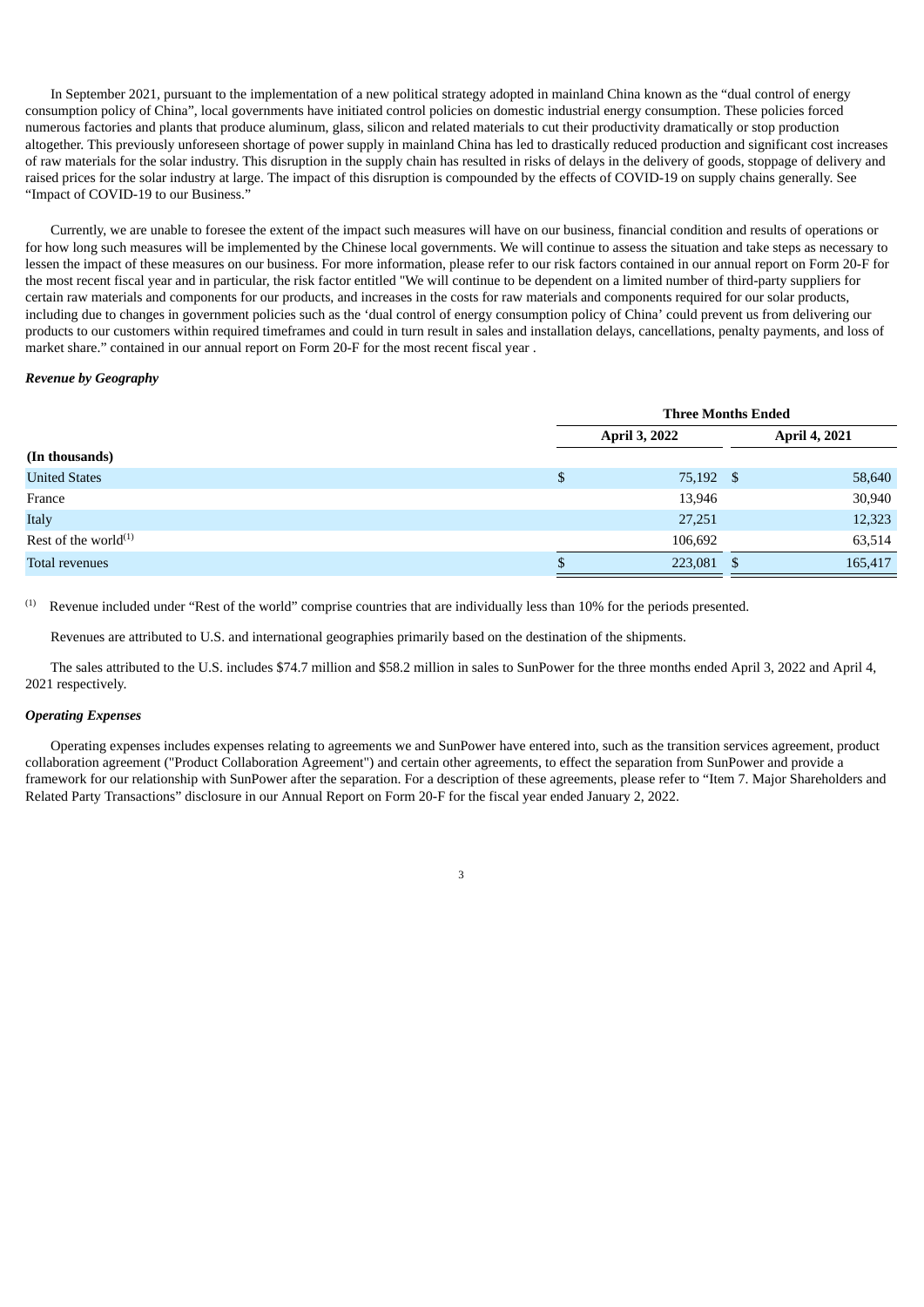|                                   | <b>Three Months Ended</b> |                      |  |                      |
|-----------------------------------|---------------------------|----------------------|--|----------------------|
|                                   |                           | <b>April 3, 2022</b> |  | <b>April 4, 2021</b> |
| (In thousands)                    |                           |                      |  |                      |
| Operating expenses:               |                           |                      |  |                      |
| Research and development          | S                         | 13,894 \$            |  | 13,030               |
| Sales, general and administrative |                           | 23,751               |  | 23,318               |
| Restructuring (credits) charges   |                           | (235)                |  | 859                  |
| Total operating expenses          |                           | 37,410 \$            |  | 37,207               |

#### *Research and Development Expenses*

#### *Three Months Ended April 3, 2022 Compared to Three Months Ended April 4, 2021*

Research and development expenses were \$13.9 million in the three months ended April 3, 2022 primarily associated with expenditures on our Maxeon 6 and 7 cell and panel technology, comprising compensation expense (including stock-based compensation) of \$8.3 million, facilities expense of \$1.3 million, expenses for leased equipment of \$1.3 million, and research and development materials of \$1.1 million. Included in these expenses is \$9.2 million related to the Product Collaboration Agreement with SunPower. The increase in research and development expenses was primarily due to higher headcount resulting in higher compensation expense.

Research and development expenses were \$13.0 million in the three months ended April 4, 2021, primarily associated with expenditures on our Maxeon 6 and 7 cell and panel technology, mainly comprising compensation expenses (including stock-based compensation) of \$7.6 million, depreciation expenses of \$0.2 million, research and development materials of \$1.0 million and external consulting and legal services of \$0.4 million. Included in these expenses is \$10.3 million related to the Product Collaboration Agreement with SunPower.

#### *Sales, General and Administrative Expenses*

#### *Three Months Ended April 3, 2022 Compared to Three Months Ended April 4, 2021*

Sales, general and administrative expenses were \$23.8 million in the three months ended April 3, 2022 and comprised primarily of \$10.6 million of compensation expense (including stock-based compensation), \$6.6 million of professional fees, \$1.3 million of equipment related expenses, \$1.8 million of insurance expense, \$1.0 million of marketing fees and \$0.6 million of facilities-related costs including rent, utilities and maintenance. The increase in expense is primarily driven by higher headcount and professional fees to support our continued growth, offset by a reduction in bad debt provision required.

Sales, general and administrative expenses were \$23.3 million in the three months ended April 4, 2021 and comprised primarily of \$9.9 million of compensation expenses (including stock-based compensation), \$6.0 million of professional fees, \$1.8 million of equipment related expenses, \$1.6 million of insurance expenses and \$1.0 million of bad debt provision.

#### *Restructuring Expenses*

#### *Three Months Ended April 3, 2022 Compared to Three Months Ended April 4, 2021*

Restructuring credits were \$0.2 million in the three months ended April 3, 2022. This primarily consists of releases arising from lower severance payout associated with our May 2021 restructuring plan on the closure of our module factory in Toulouse, France.

Restructuring charges were \$0.9 million in the three months ended April 4, 2021. The charges were related to severance payouts for other restructurings.

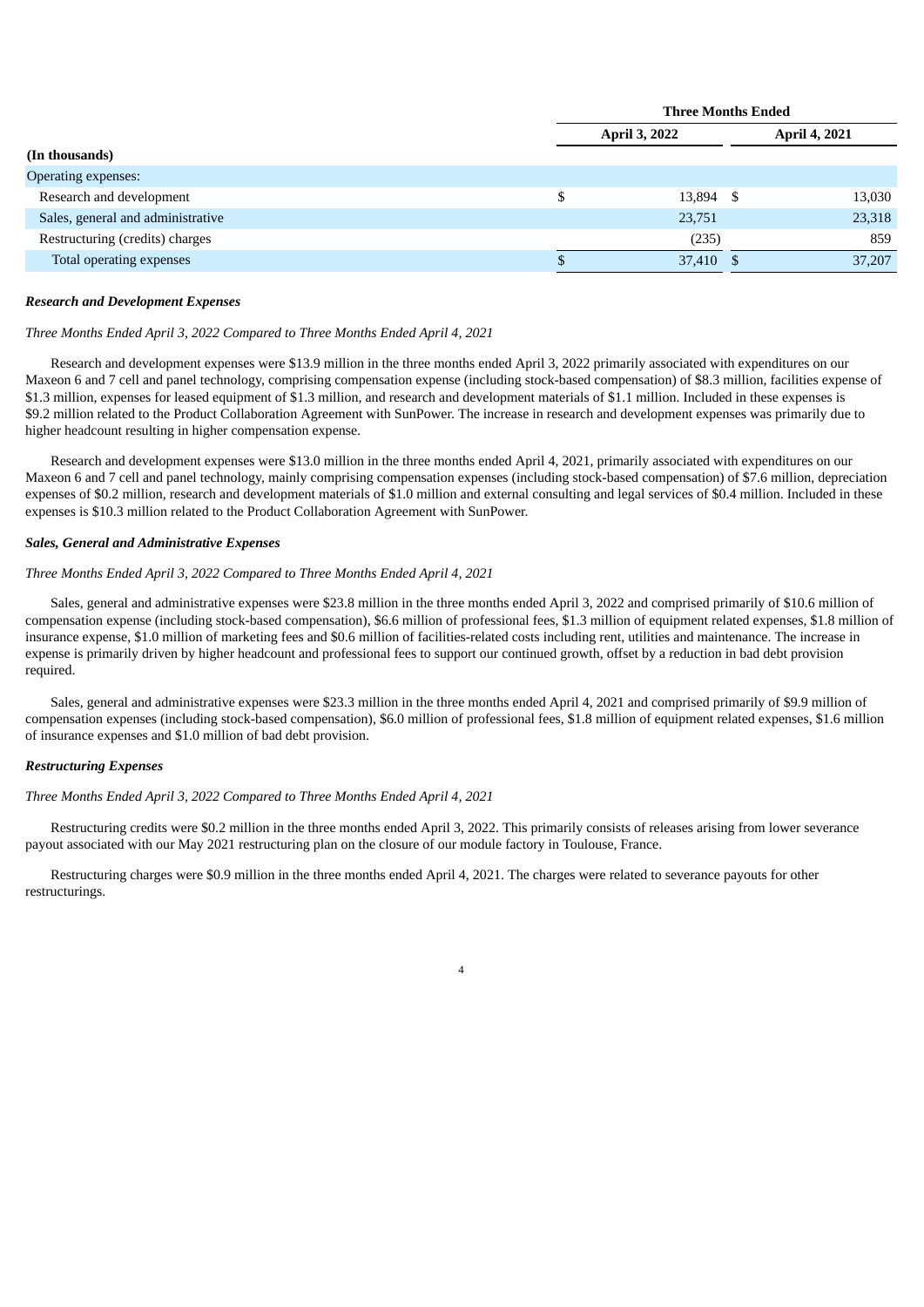#### *Other (expense) income, net*

|                              | <b>Three Months Ended</b> |              |                      |
|------------------------------|---------------------------|--------------|----------------------|
|                              | <b>April 3, 2022</b>      |              | <b>April 4, 2021</b> |
| (In thousands)               |                           |              |                      |
| Other (expense) income, net: |                           |              |                      |
| Interest expense, net        | S                         | $(4,786)$ \$ | (7,612)              |
| Other, net                   |                           | (151)        | 9,444                |
| Other (expense) income, net  |                           | $(4,937)$ \$ | 1,832                |

#### *Three Months Ended April 3, 2022 Compared to Three Months Ended April 4, 2021*

Of the total \$4.8 million in interest expense, net, incurred during the three months ended April 3, 2022, \$4.1 million relates to the Green Convertible Notes due 2025 and \$0.7 million relates to other outstanding debt arrangements.

Of the total \$7.6 million in interest expense, net, incurred during the three months ended April 4, 2021, \$5.8 million relates to the Green Convertible Notes due 2025 and \$1.2 million related to our term loan and working capital facilities. The remaining interest expense relates to the Company's other outstanding debt arrangements.

Other, net for the three months ended April 3, 2022 primarily comprised of a \$0.4 million loss on the remeasurement of the Prepaid Forward associated with the Green Convertible Notes and a loss of \$1.0 million on derivative instruments . For more information on the Prepaid Forward and Green Convertible Notes, please refer to "Item 5.B. Liquidity and Capital Resources" disclosure in our Annual Report on Form 20-F for the fiscal year ended January 2, 2022.

Other, net for the three months ended April 4, 2021 primarily comprised of \$8.4 million gain on the remeasurement of the Prepaid Forward associated with the Green Convertible Notes.

#### *Income Taxes*

|                            | <b>Three Months Ended</b> |                      |  |
|----------------------------|---------------------------|----------------------|--|
|                            | <b>April 3, 2022</b>      | <b>April 4, 2021</b> |  |
| (In thousands)             |                           |                      |  |
| Provision for income taxes | $(825)$ \$                | (2,262)              |  |

#### *Three Months Ended April 3, 2022 Compared to Three Months Ended April 4, 2021*

The interim income tax expense and other income tax related information contained in these condensed consolidated financial statements are calculated in accordance with FASB guidance for interim reporting of income tax, based on a projected annual effective tax rate while excluding loss jurisdictions which cannot be benefited. Our projected effective tax rate is based on forecasted annualized results which may fluctuate in future periods due to the uncertainty in our annual forecasts resulting from the risks identified in "Risk Factors" as previously disclosed in our Annual Report on Form 20-F for the year ended January 2, 2022 on our operating results. The Company did not have any specific projects which may give rise to any significant, unusual, infrequent in nature or discontinued operations in the three months ended April 3, 2022.

In the three months ended April 3, 2022, we recorded income tax provision of \$0.8 million. The tax expense was primarily due to current year income tax expense in profitable jurisdictions, offset by a decrease in tax expense due to reversal of reserve for uncertain tax positions. Our income tax provision of \$2.3 million in the three months ended April 4, 2021, was primarily due to tax expense in jurisdictions that were profitable.

We benefit from a tax holiday granted by the Malaysian government, subject to certain hiring, capital spending, and manufacturing requirements. The second five-year tranche of this tax holiday expired on June 30, 2021. The tax holiday for the third and final five-year tranche of this tax holiday will expire on June 30, 2026 and is subject to additional conditions agreed with the Malaysian Investment Development Authority.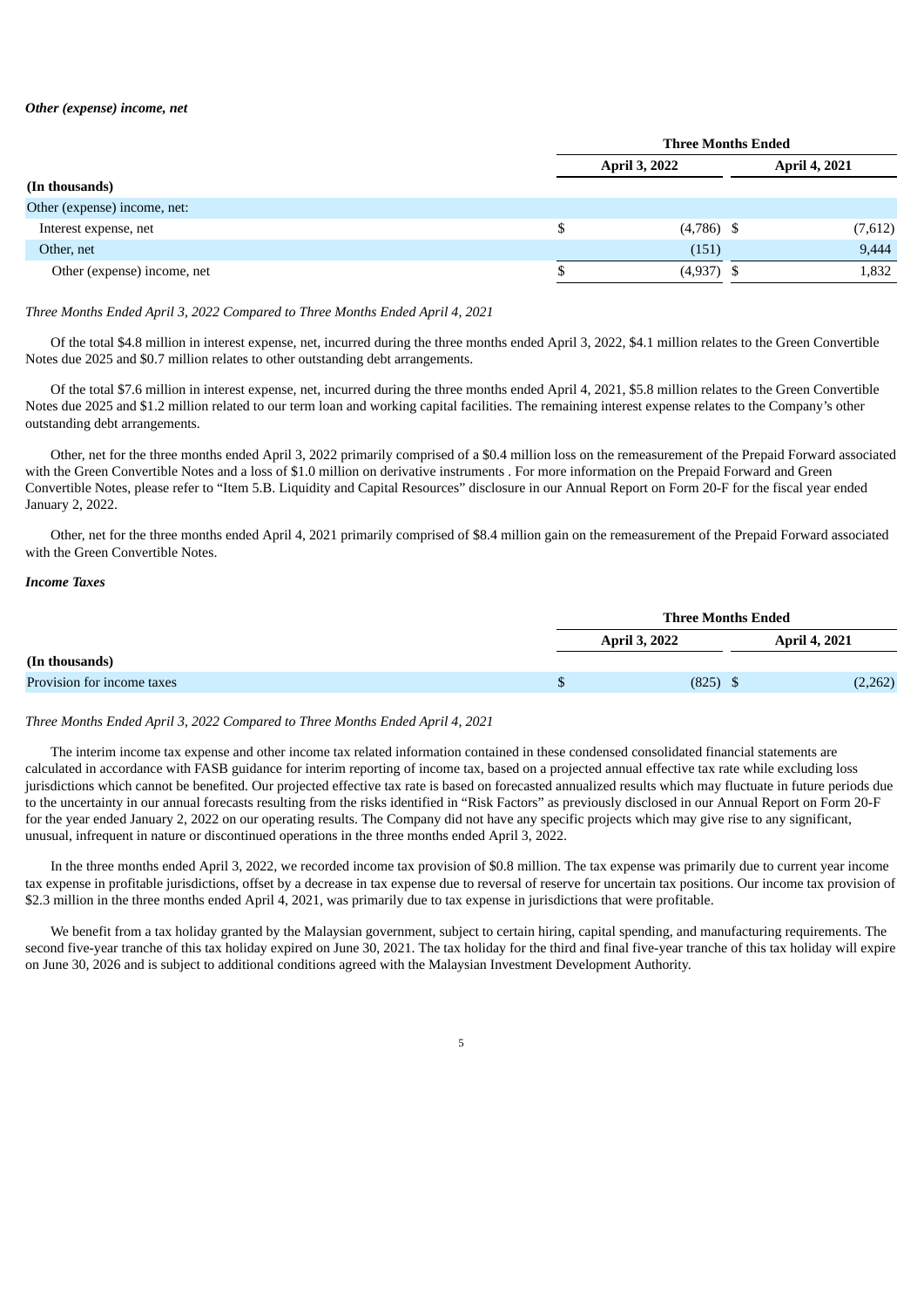We record a valuation allowance to reduce our deferred tax assets to the amount that is more likely than not to be realized. In assessing the need for a valuation allowance, we consider historical levels of income, expectations and risks associated with the estimates of future taxable income and ongoing prudent and feasible tax planning strategies. In the event that we determine that we would be able to realize additional deferred tax assets in the future in excess of the net recorded amount, or if we subsequently determine that realization of an amount previously recorded is unlikely, we would record an adjustment to the deferred tax asset valuation allowance, which would change income tax in the period of adjustment.

#### *Equity in losses of unconsolidated investees*

#### *Three Months Ended April 3, 2022 Compared to Three Months Ended April 4, 2021*

For the three months ended April 3, 2022, our unconsolidated investee, Huansheng JV reported a loss for which we recorded our reportable share of \$3.1 million. For the three months ended April 4, 2021, Huansheng JV reported a loss for which we recorded our reportable share of \$2.1 million. The higher loss for the three months ended April 3, 2022 is mainly due to higher loss incurred by Huansheng JV due to higher manufacturing cost and operating expenses. This is partially offset by a lower share of losses due to the dilution of the Company's equity ownership in September 2021.

#### *Net (Loss) Income Attributable to Noncontrolling Interests*

#### *Three Months Ended April 3, 2022 Compared to Three Months Ended April 4, 2021*

For the three months ended April 3, 2022, we attributed \$0.1 million of net loss, to noncontrolling interests. The noncontrolling interests held 20% and 24.05% shareholding of our subsidiaries, SunPower Systems International Limited and SunPower Energy Systems Southern Africa (Pty) Ltd, respectively. For the three months ended April 4, 2021, we attributed \$0.1 million of net income, to these noncontrolling interests, The decrease in net income attributable to noncontrolling interests was a result of less profitable operations from our non-wholly owned subsidiaries.

#### **Recent Developments**

In anticipation of the Product Collaboration Agreement with SunPower expiring on or around August 26, 2022, we have continued to take the steps necessary to develop our own research and development team globally and as part of those efforts, we have hired over 75 employees to perform research and development operations in San Jose, CA..

The provisions under our remaining long-term, firm commitment polysilicon supply agreement provide for fixed pricing, and contain historical inflationary price escalation clauses triggered in connection with increases in labor, energy or silicon metal costs. Recently, our supplier has communicated to us that they believe these price escalation clauses for silicon metal have been triggered and therefore increased pricing would apply to our purchases of polysilicon for 2022 deliveries. We do not believe that these inflationary price escalation clauses apply to our purchases of polysilicon for 2022 deliveries. We are currently engaged in commercial discussions with our supplier exploring a mutually acceptable resolution.

We are supplementing our risk factors previously disclosed in our Annual Report on Form 20-F for the year ended January 2, 2022 with the following risk factors:

#### We may be unable to generate sufficient cash flows or obtain access to external financing necessary to fund our operations due to continued supply chain disruptions as well as the general economic environment, cumulatively resulting in increased supply and logistics costs, among other *implications.*

Our Company has a history of operating losses. For example, for the fiscal years ended January 2, 2022 and January 3, 2021 the Company had operating losses of \$172.4 million and \$130.2 million, respectively, and \$50.4 million for the three months ended April 3, 2022.

In addition, during the fiscal year 2021, the first quarter 2022 and continuing through the date hereof, we have seen increases in our working capital requirements due to rising input costs, such as logistics and raw materials, and supply chain disruptions, that can be attributed in part to the volatility and disruption caused by the ongoing war in Ukraine, as well as the continuing COVID-19 pandemic and governmental action in response to the pandemic. The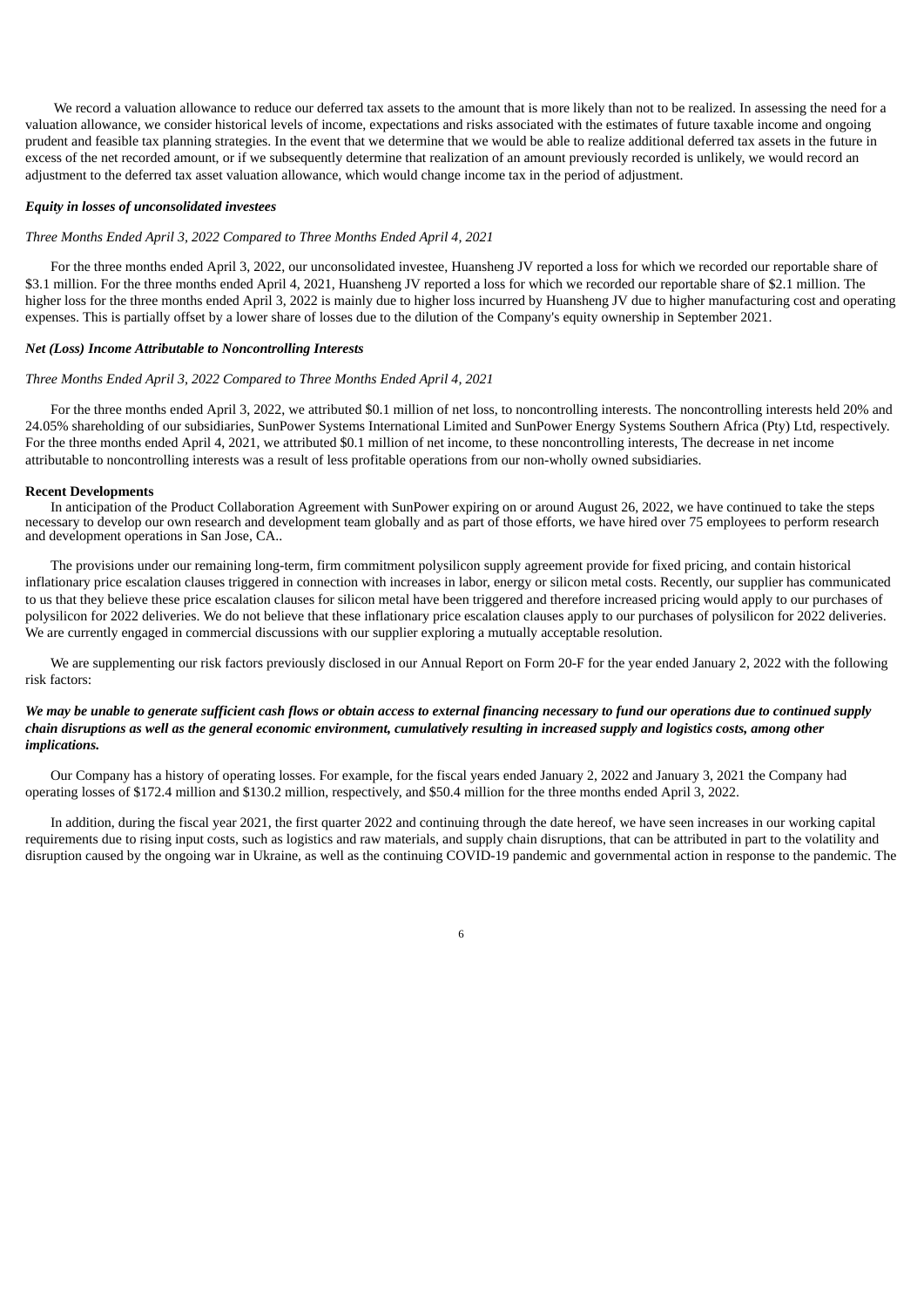solar industry in general is also currently facing shortages and shipping delays that can be attributed in part to these factors. We also attribute increases in our working capital requirements to our development of new supplier relationships and the preparation and ramp up of new production capacities. Our working capital needs may be greater than we currently anticipate if sales and associated receipt of cash proceeds are delayed, payment terms to vendors are shorter than anticipated, transit times continue to be extended, our costs of supply and logistics continue to increase or if we decide to hold more buffer stocks or accelerate increases in our manufacturing capacity internally or through capital contributions to joint ventures. Any delays in shipment routes caused by COVID-19, the war in Ukraine or other factors, would also lead to more inventory in transit, which may result in delays in delivering our panels on time to customers which would in turn delay the timing of when we would receive payment for our products. See "*Risk Factors – Risks Related to the COVID-19 Pandemic*" and "*Risk Factors – Risks Related to our Supply Chain.*" Such supply chain disruptions which are beyond our control have and may continue to impact our working capital commitments. For instance, we have and may continue to expend additional working capital to accumulate more buffer stocks of raw materials, semi-finished or finished goods to anticipate any delays or disruptions in shipping and meet additional shipping and delivery costs associated with a lengthened supply chain due to shipping delays. In particular, to date, our cost of revenue for IBC modules has been negatively impacted by the increase in logistics rates all along the supply chain and the increase in cost of certain raw materials such as glass, silicon, resin and aluminum, and our cost of revenue for Performance line modules that we have begun shipping out of our Mexicali facility face similar negative impacts. Additionally, the Huansheng JV has experienced similar supply chain cost increases for Performance line modules, which in certain cases have been passed along to us.

Under our polysilicon supply agreements, we have been required to make prepayments. As of April 3, 2022 and January 2, 2022, we had an obligation to purchase \$94.0 million and \$125.8 million, respectively, of polysilicon material pursuant to long-term fixed supply agreements with one polysilicon supplier, without giving effect to any inflationary price escalation clauses. Of this commitment, as of April 3, 2022 and January 2, 2022, we had prepaid \$36.8 million and \$49.2 million, respectively. The balance of \$57.2 million between the purchase commitment and the prepaid balance as of April 3, 2022 is expected to be paid in cash over a period ending December 2022 as we purchase the contractually committed quantities specified. Refer also to our risk factor "Our long-term, firm commitment polysilicon supply gareements have and could further, place us at a competitive disadvantage on pricina in light of rising inflation, have a negative impact on our liquidity, result in excess inventory and overall materially and adversely affect our results of operations and *financial condition*." The prepayments we have made expose us to supplier credit risk and if they fail to fulfill their delivery obligations to us, we may have difficulty recovering such prepayments. In light of these supplier prepayments and in order to improve our cash flow and liquidity and fund our working capital needs, we are negotiating payment schedules with our customers to include prepayments. While we have been able to negotiate prepayments from two customers in 2022, we cannot assure you that we will be successful in negotiating prepayments from other customers. If we are unsuccessful in negotiating prepayments from our customers, or if the prepayments that we negotiate are less than we anticipate, our ability to fund working capital may be significantly reduced.

Additionally, from time-to-time, we are required to provide financial and performance assurance to third parties and in connection with such obligations we procure letters of credit, bank guarantees, and surety bonds. The additional debt supporting these instruments would result in increased expenses, collateralization and would likely impose new restrictive covenants. In addition, financing arrangements and letters of credit facilities, may not be available to us, or may not be available in amounts or on terms acceptable to us.

If we cannot generate sufficient cash flows from operations, including through prepayments from our customers, find other sources of capital to fund our operations, or meet our prepayment obligations to our suppliers, we will need to sell additional equity or debt securities, or obtain additional debt financing. If adequate funds from these or other sources are not available to us at all or on acceptable terms, our ability to fund our operations, develop and expand our manufacturing operations and distribution network, maintain our research and development efforts, meet and service our debt obligations, or otherwise respond to competitive market pressures would be significantly impaired. Our inability to do any of the foregoing could have a material and adverse effect on our business, results of operations and financial condition, and could raise doubts about our ability to continue as a going concern.

Our long-term, firm commitment polysilicon supply agreements have and could further, place us at a competitive disadvantage on pricing in light of rising inflation, have a negative impact on our liquidity and overall materially and adversely affect our results of operations and financial condition.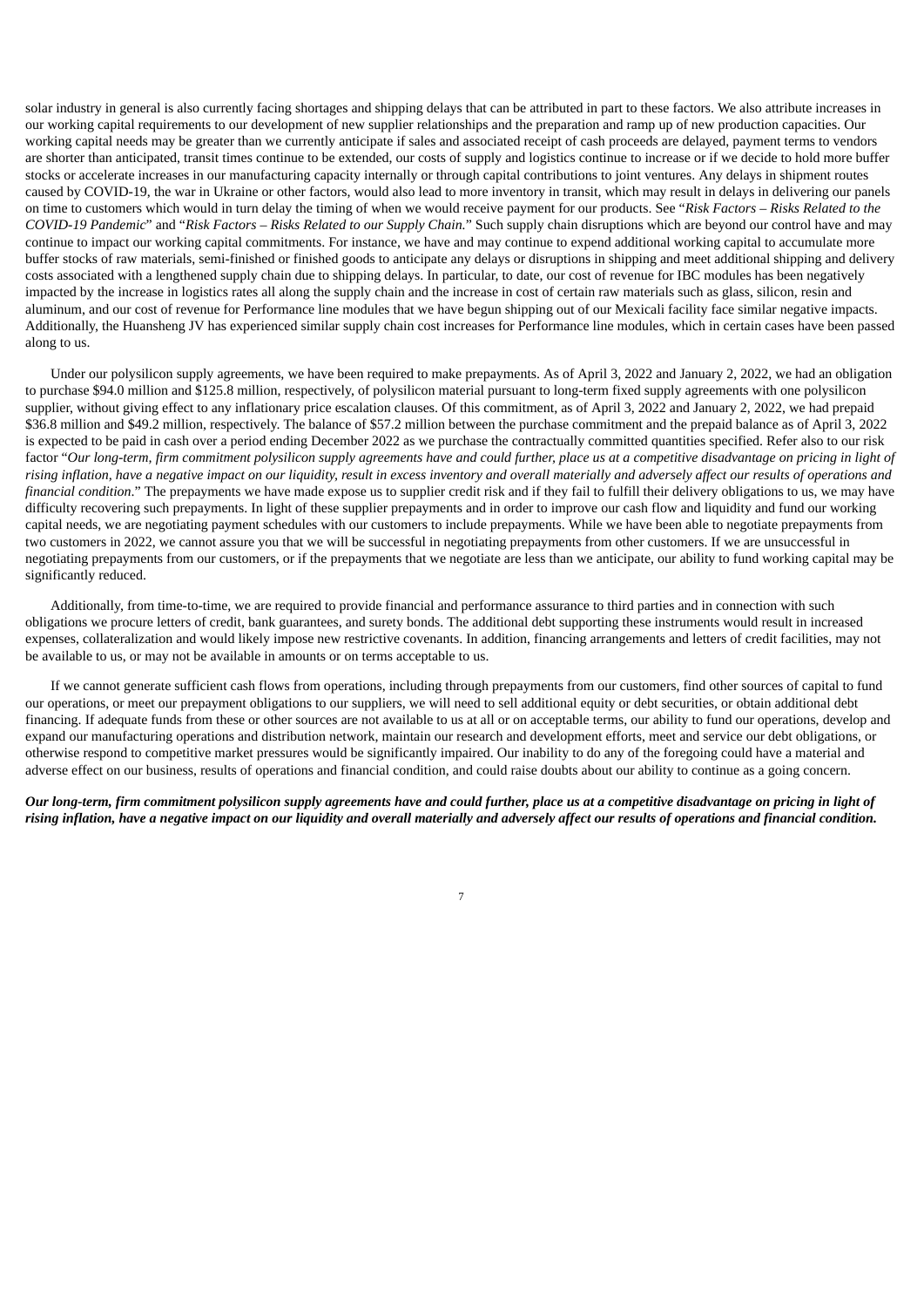We are dependent on our suppliers to provide us with the raw materials needed in our manufacturing processes. Due to an industry-wide shortage of polysilicon experienced prior to 2008, SunPower entered into long-term fixed supply agreements for polysilicon with two suppliers for periods of up to 10 years to match SunPower's estimated customer demand forecasts and growth strategy, and these agreements were thereafter extended from time to time.

In connection with the Spin-off, we entered into an agreement with SunPower pursuant to which we agreed to receive SunPower's rights under the continuing long-term fixed supply agreements (including SunPower's deposits and advanced payments thereunder) and, in return, we agreed to perform all of SunPower's existing and future obligations under the agreements (including all take-or-pay obligations).

The long-term fixed supply agreements with one of the suppliers expired in the first quarter of fiscal year 2019 and the agreements with the second supplier will expire in the fourth quarter of fiscal year 2022. These agreements cannot be canceled or terminated prior to their expiration. Pursuant to the agreements, we purchase polysilicon that the supplier delivers to third-party ingot and wafer manufacturers who sell wafers to us that we then use in the manufacturing of our solar cells.

The price of polysilicon currently available in the market has decreased significantly below what is contemplated in the agreements, and our expenditures under the long-term fixed supply agreements with the remaining supplier have and may continue to negatively impact our liquidity or put us at a disadvantage relative to our competitors. Specifically, the agreements provide for fixed pricing or inflationary price escalation clauses triggered in connection with increases in labor, energy or silicon metal costs, which has prevented us from benefiting from decreased polysilicon costs and has caused us to purchase polysilicon at unfavorable pricing and payment terms relative to prices available in the market and payment terms available to our competitors. In addition, in the event that we have inventory in excess of short-term requirements of polysilicon in our manufacturing operations, in order to reduce inventory or improve working capital, we have and may continue to elect to sell such inventory in the marketplace at prices below our purchase price, thereby incurring a loss. During the three months ended April 3, 2022, we recognized charges of \$8.3 million related to losses incurred as a result of such ancillary sales to third parties of excess polysilicon procured under our long-term fixed supply agreements and we estimate that we paid \$7.4 million above the market price as we were bound by our long-term fixed supply agreements for polysilicon consumed in our manufacturing process. This also included \$5.9 million for the loss on firm purchase commitment during the three months ended April 3, 2022 in connection to the ancillary sales to third parties of excess polysilicon to be fulfilled in the quarter ending July 3, 2022. As of April 3, 2022, based on the average forecasted future prices of polysilicon for each quarter available in the market and without giving effect to any potential inflationary price escalation clauses, we estimated the remaining contractual commitments under these long-term fixed supply agreements for polysilicon that are above market to be approximately \$21.9 million, which we expect to incur during the remainder of fiscal year 2022.

The provisions under our remaining long-term, firm commitment polysilicon supply agreement provide for fixed pricing, and contain historical inflationary price escalation clauses triggered in connection with increases in labor, energy or silicon metal costs. Recently, our supplier has communicated to us that they believe the price escalation clause for silicon metal has been triggered and therefore increased pricing would apply to our purchases of polysilicon for 2022 deliveries. We do not believe that these inflationary price escalation clauses apply to our purchases of polysilicon for 2022 deliveries. We are currently engaged in commercial discussions with our supplier exploring a mutually acceptable resolution . If we are unable to do so and our supplier continues to believe that the price escalation clause has been triggered, and pursues the payment of these escalated prices, we intend to vigorously defend our legal position in any dispute resolution process. In the event of an adverse outcome following which we are obligated to pay escalated prices as a result of the potentially triggered inflationary price escalation clauses under the existing polysilicon supply agreement, our overall ability to fulfill working capital needs could be significantly impaired Additionally, in the event the supplier ceases to supply us with the polysilicon it is obligated to under the supply agreement, we may not be able to procure polysilicon from other sources that meet our quality, quantity and cost requirements or, otherwise on commercially reasonable terms, which could impair our ability to manufacture our products, and in turn materially and adversely impact our sales volume, profitability, and cash flows.

Additionally, in the event our supplier ceases the contracted supply of polysilicon or experiences financial difficulties or declares bankruptcy, it could be difficult or impossible, or may require substantial time and expense, for us to recover any or all of our prepayments.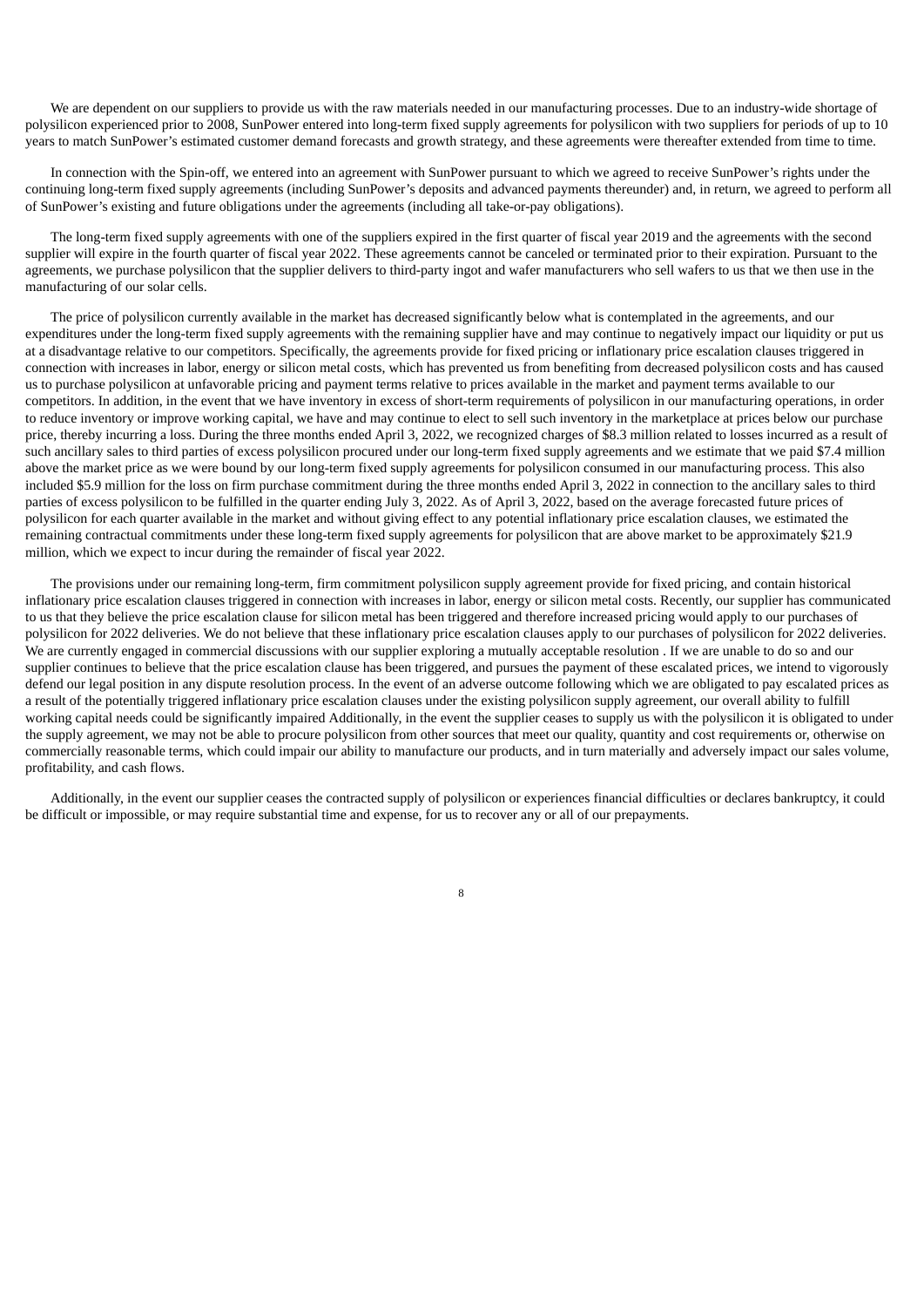Any of the foregoing could materially harm our liquidity, financial condition and results of operations and could put us at a disadvantage relative to our competitors, and could raise doubts about our ability to continue as a going concern.

#### **Liquidity and Capital Resources**

#### *Current Sources of Liquidity and Capital Resources*

As of April 3, 2022, we had unrestricted cash and cash equivalents of \$176.7 million and restricted cash of \$31.1 million as compared to \$166.5 million and \$25.7 million respectively as of January 2, 2022. The increase in cash and cash equivalents was primarily attributable to \$14.7 million net cash generated from our operating activities, including the prepayment for orders below, and \$22.5 million net cash generated from our financing activities, offset by \$21.7 million net cash used in our investing activities. The increase in restricted cash was primarily due to cash collateralized for the issuance of standby letter of credits.

In November 2021, the Company executed an order request (the "Danish Fields Order Request") from Danish Fields Solar LLC, a wholly-owned entity by TotalEnergies SE, which is the indirect beneficial owner of certain of our major shareholders, for the sale of Performance line modules. The Danish Fields Order Request is governed by a framework agreement that the Company has entered into on October 27, 2021 with TotalEnergies Global Procurement, an affiliate of TotalEnergies SE. In connection with the Danish Fields Order Request, with the provision of security in certain assets located in Mexico, the Company received a prepayment of \$42.6 million as of January 2, 2022 and an additional prepayment of \$12.6 million in first quarter of 2022. In March 2022, the order request was amended to change the timing of the utilization of the prepayment. Total prepayment from the Danish Fields Order Request as of April 3, 2022 amounted to \$55.2 million and is expected to be utilized in the course of 2023, which means payments will not be received for Performance line modules that we deliver (up to the amount of the prepayments already received).

In March 2022, we entered into two module supply agreements with two wholly-owned subsidiaries of Cypress Creek Renewables. The Company will be supplying 210 MWdc of its Performance line solar panels for a utility-scale project located in Texas, as well as approximately 105 MWdc of Performance line solar panels for a utility-scale project in Washington. Deliveries are scheduled to begin in June 2023, with the final solar panel deliveries scheduled for January 2024. Also in March 2022, we entered into an agreement to supply approximately 400MWdc of Performance line solar panels to Origis Energy Ltd for its use in utility-scale projects located in the United States, with deliveries scheduled to begin in June 2023 and end by December 2023. The Company received prepayments amounting to \$37.7 million in relation to these contracts. These prepayments are expected to be utilized in 2023, which means payments will not be received for Performance line modules that we deliver (up to the amount of the prepayment already received).

In fiscal year 2021, Maxeon terminated the \$50.0 million working capital facility and the two term loan facilities totaling \$75.0 million in September 2021 and November 2021, respectively, in each case without penalty and with payment of any outstanding fees. The global collateral package is in the process of being released.

#### *Material Cash Requirements*

As of April 3, 2022, our outstanding debt was \$248.1 million, of which \$48.0 million and \$200.1 million was classified as short-term and long-term respectively, in our Condensed Consolidated Balance Sheets. As of January 2, 2022, our outstanding debt was \$225.6 million.

As of April 3, 2022 and January 2, 2022, we had an obligation to purchase \$94.0 million and \$125.8 million, respectively, of polysilicon material pursuant to long-term fixed supply agreements with one polysilicon supplier, without giving effect to any inflationary price escalation clauses. Of this commitment, as of April 3, 2022 and January 2, 2022, we had prepaid \$36.8 million and \$49.2 million, respectively. The balance of \$57.2 million between the purchase commitment and the prepaid balance as of April 3, 2022 is expected to be paid in cash over a period ending December 2022 as we purchase the contractually committed quantities specified. Our prepayments expose us to the credit risks of our supplier. If our supplier fails to fulfill its delivery obligations to us, we may have difficulty recovering such prepayments. Further, because the agreements are "take or pay," we could be required to purchase polysilicon from our supplier that is currently not required in our production plan to meet current demand,

 $\overline{9}$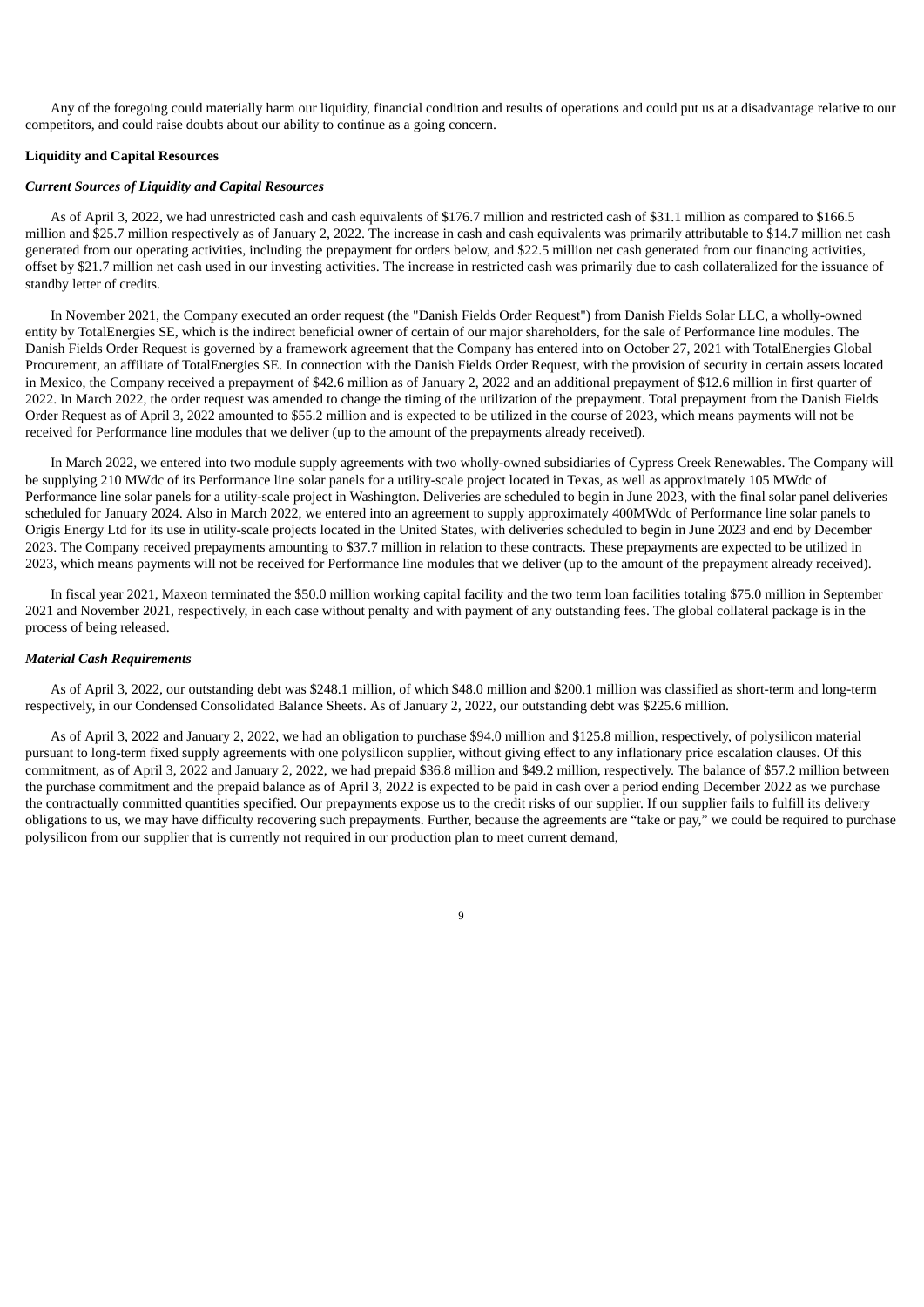resulting in additional costs. Prepayment obligations for our polysilicon supply will affect our long-term liquidity needs.

We expect total capital expenditures ranging from \$85 million to \$90 million in fiscal year 2022, of which \$52.5 million was committed via the issuance of purchase orders as of April 3, 2022, mainly relating to the completion of manufacturing capacity for our Maxeon 6 product platform, manufacturing capacity for Performance line panels to be sold into the U.S. market, developing Maxeon 7 technology and operating a pilot line. Subject to securing additional capital through debt or equity financing, we expect to make approximately \$60 million to \$80 million of additional capital expenditures for the conversion of our manufacturing capacity in the Philippines from Maxeon 3 to Maxeon 7, starting from 2022 and continuing into 2023. To date, we have placed purchase orders of \$7.5 million (out of the \$60 million to \$80 million) for long lead equipment needed for the ramp of Maxeon 7. Delays in completing our manufacturing capacity expansion or technology conversions, or delays or failure to obtain the necessary debt or equity financing, may impact our liquidity.

Inflationary price increases impacting the cost of raw materials, manufacturing equipment, labor, electricity, and logistics services have had, and could continue to have, the effect of increasing our capital requirements. Additionally, shortages and shipping delays have required us to, and could continue to require us to, expend additional working capital to accumulate more buffer stocks of raw materials, semi-finished or finished goods. Similarly, delays in shipment routes have led to, and could continue to lead to, more inventory in transit, which may result in delays in delivering our panels on time to customers which would in turn result in delays of receiving payment for our products or cause us to be liable to pay contractual penalties to certain customers.

Additionally, from time-to-time, we are required to provide financial and performance assurance to third parties and in connection with such obligations we procure letters of credit, bank guarantees, and surety bonds. The additional debt supporting these instruments could result in increased expenses, collateralization and may impose new restrictive covenants.

#### *Anticipated Sources of Funds*

We expect that we will manage our working capital requirements and fund our committed capital expenditures through our current cash and cash equivalents, cash generated from operations, customer prepayments, net proceeds from our public offering in April 2021, available funds to the extent available to us under our existing debt facility and additional debt or equity financing to the extent we are able to raise such funding on acceptable terms.

Our uncommitted capital expenditures are expected to be funded with customer prepayments and additional capital raised through new debt or equity financings to the extent such funding is available to us and on favorable terms.

We believe that our current cash, cash equivalents and cash expected to be generated from operations will be sufficient to meet our obligations over the next 12 months. In conjunction with evaluating our ability to continue as a going concern, we have considered sensitivities that may significantly impact our evaluation, including the timing of customer prepayments and its utilization by our customers, including our strategic partners, our ability to defer or cancel uncommitted capital expenditures and the impact of events like COVID-19 that disrupt our business operations, increase our costs and diminish our profitability. Furthermore, we have considered various positive factors in our evaluation, including the Master Supply Agreement with SunPower which includes pricing updated to reflect market trends, the supply agreements with our Huansheng JV which provide for extended credit periods at our discretion, our historical ability to secure customer prepayments for future module production, our ability to sell excess cells not required for our modules, our ability to increase prices with our customers in response to cost-increases, our factoring arrangements on receivables and our historical ability to work with vendors to obtain favorable payment terms, when possible.

We expect our long-term cash requirements to be largely driven by capital expenditures and working capital requirements necessary to improve our profitability and business growth. Given the dynamic nature of the markets we operate in, the volatility in the capital markets, the current status of our business, rising inflation and interest rates, supply chain challenges, as well as the worldwide uncertainty created by the war in Ukraine and continuing impact of COVID-19 pandemic on our business operations, we currently lack the visibility to reasonably quantify our expected long-term capital requirements and our ability to fully meet our long-term liquidity needs. Our long-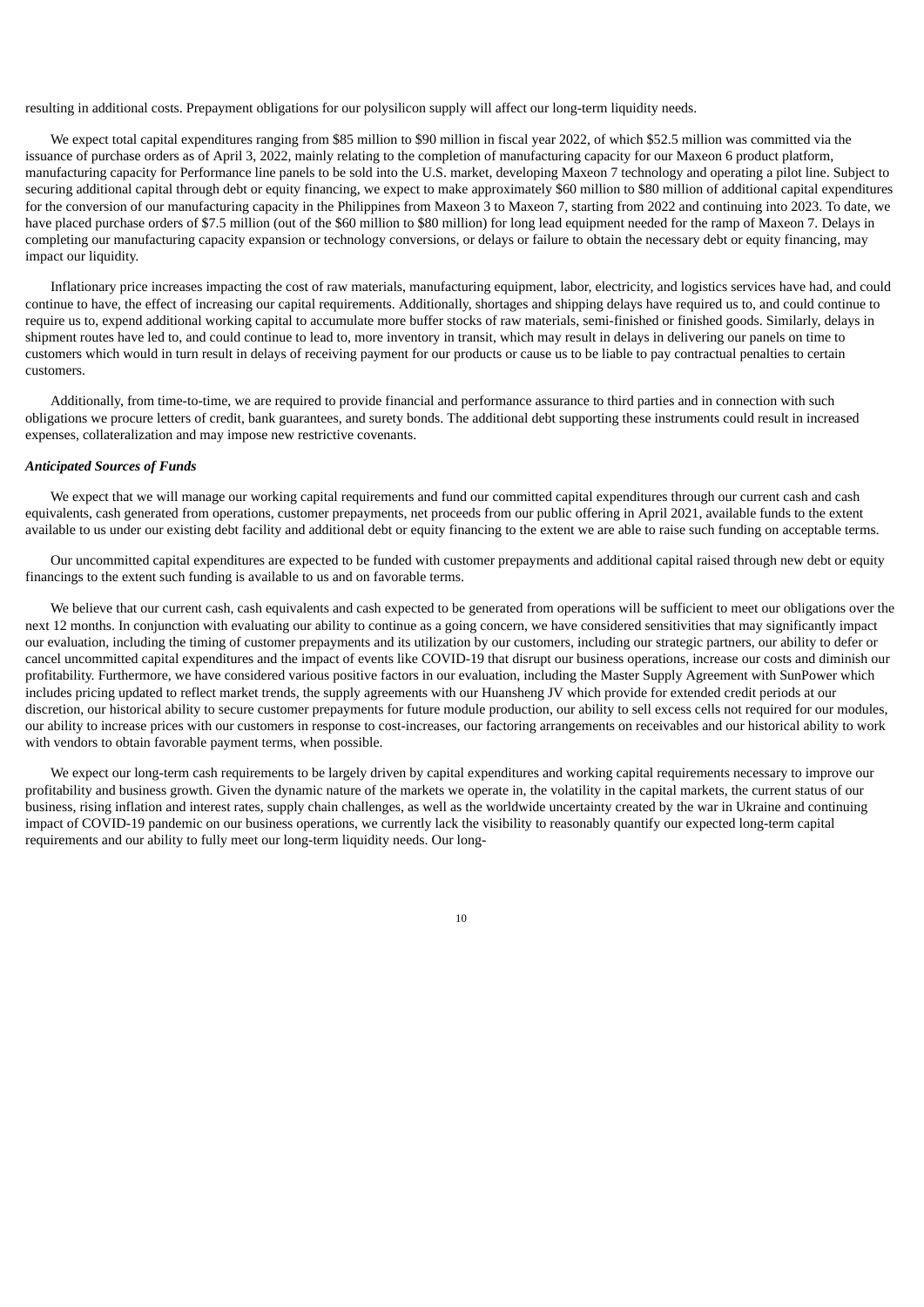term liquidity needs would be further negatively impacted if the macro conditions set forth above last a sustained period of time.

The Company will continue to pursue opportunities to seek additional funding in the near term, including the offering of debt and/or equity securities depending on favorable market conditions, to fund the capital expenditures for the conversion from Maxeon 3 to Maxeon 7 and to better position it for execution on its strategy and to weather the challenges facing the industry. However, the Company can make no assurance that it will be able to successfully obtain additional financing. The current economic environment and market conditions could limit our ability to raise capital by issuing new equity or debt securities on acceptable terms or at all, and lenders may be unwilling to lend funds on acceptable terms or at all in the amounts that would be required to supplement cash flows to support our funding needs. The sale of additional equity investments or convertible debt securities would result in dilution to our stockholders and may not be available on favorable terms or at all. Additional debt would result in increased expenses and collateralization and would likely impose new restrictive covenants.

In addition to pursuing financing opportunities, we continue to focus on improving our overall operating performance and liquidity by assessing and evaluating different options that may be available to us, such as selling raw materials inventory to third parties, liquidating certain investments, evaluating additional restructuring plans or strategic options and renegotiating for more favorable payment terms with customers and vendors. From time to time, we evaluate our staffing levels in response to changes in our business needs and demand for our products in order to manage costs and improve performance which may result in restructuring of our workforce and associated costs. We cannot, however, assure you that any such options will materialize or be available to us on commercially acceptable terms or at all.

Our liquidity is subject to various risks including the risks identified in "Risk Factors" and market risks identified in "Quantitative and Qualitative Disclosures about Market Risk" in the Annual Report on Form 20-F for the fiscal year ended January 2, 2022.

#### **Cash Flows**

A summary of the sources and uses of cash, cash equivalents and restricted cash is as follows:

|                                                     | <b>Three Months Ended</b> |  |                      |  |
|-----------------------------------------------------|---------------------------|--|----------------------|--|
|                                                     | <b>April 3, 2022</b>      |  | <b>April 4, 2021</b> |  |
| (In thousands)                                      |                           |  |                      |  |
| Net cash provided by (used in) operating activities | 14.685                    |  | (50, 823)            |  |
| Net cash used in investing activities               | (21,693)                  |  | (10, 958)            |  |
| Net cash provided by (used in) financing activities | 22,476                    |  | (15, 463)            |  |

#### *Operating Activities*

Net cash provided by operating activities in the three months ended April 3, 2022 was \$14.7 million and was primarily the result of: (i) net loss of \$59.2 million of which \$15.7 million relates to out-of-market polysilicon cost; (ii) adjustment for non-cash charges of \$16.1 million related to depreciation and amortization, stock-based compensation and other non-cash charges; (iii) \$78.8 million increase in contract liabilities arising from advance collections from customers; (iv) \$30.3 million increase in accounts payable and other accrued liabilities, primarily attributable to the timing of invoice payments and an increase in purchases; and (v) \$11.0 million decrease in advance payments to suppliers.

This was partially offset by (i) increase in accounts receivables of \$12.8 million, primarily attributable to billings and collection cycles; (ii) increase in inventories of \$50.1 million and (iii) increase in prepaid and other assets of \$5.2 million due to advance payments.

Net cash used in operating activities in the three months ended April 04, 2021 was \$50.8 million and was primarily the result of: (i) net loss of \$38.7 million of which \$13.3 million relates to out-of-market polysilicon cost; (ii) adjustment for non-cash remeasurement gain on Prepaid Forward of \$8.4 million; (iii) increase in inventories of \$29.8 million; and (iv) decrease in accounts payable and other accrued liabilities of \$17.5 million due to timing of settlement of invoices.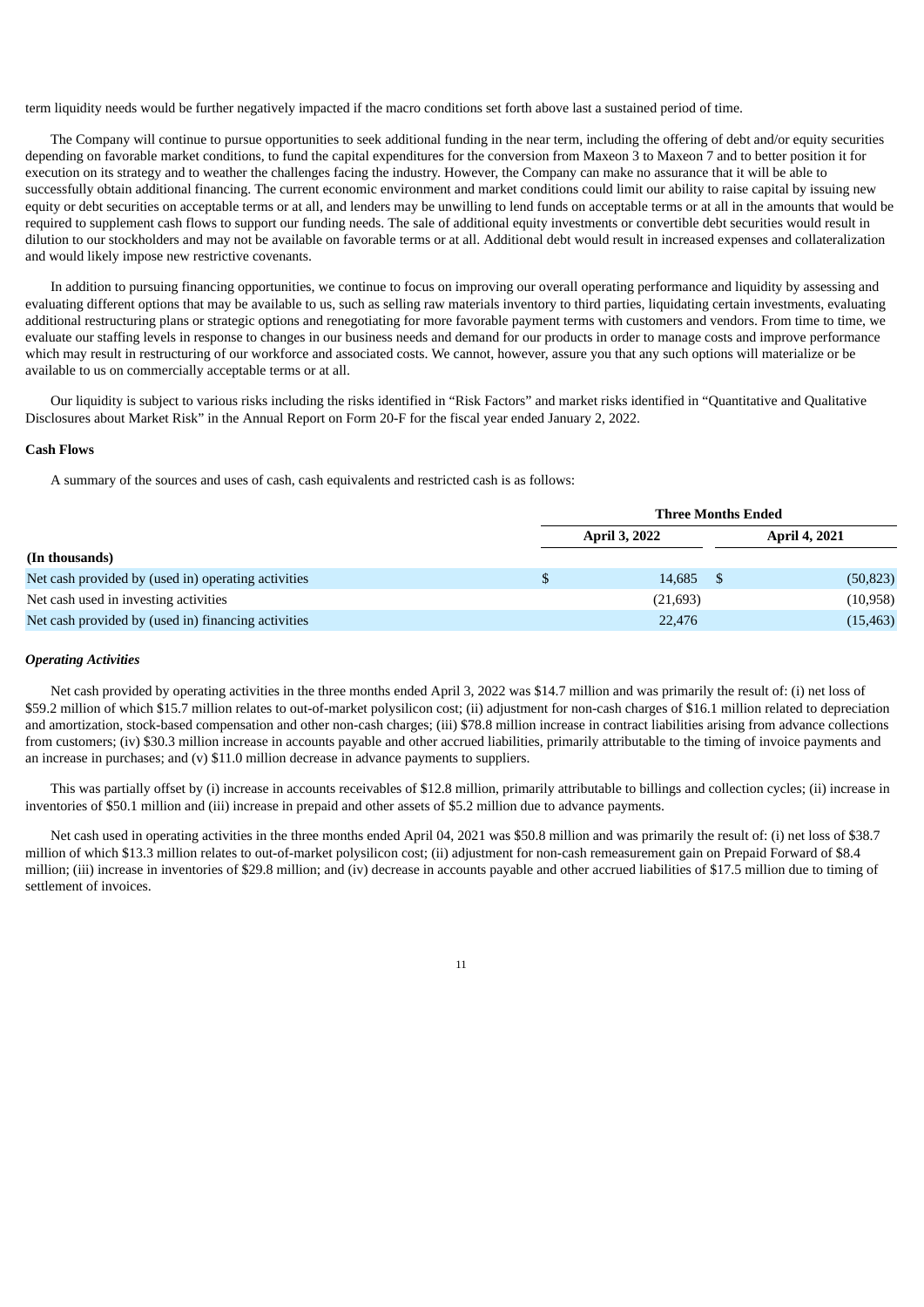This was partially offset by: (i) decrease in accounts receivables of \$15.2 million, primarily attributable to billings and collection cycles; (ii) adjustment for non-cash charges of \$11.8 million related to depreciation and amortization, stock-based compensation and other non-cash charges; (iii) adjustment for non-cash interest charges of \$3.5 million; (iv) \$9.4 million decrease in advance payments to suppliers; and (v) \$2.6 million decrease in contract liabilities.

#### *Investing Activities*

Net cash used in investing activities in the three months ended April 3, 2022 was \$21.7 million arising from capital expenditures.

Net cash used in investing activities in the three months ended April 4, 2021 was \$11.0 million arising from capital expenditures.

#### *Financing Activities*

Net cash provided by financing activities in the three months ended April 3, 2022 was \$22.5 million, which included \$66.3 million in proceeds from debt. This was partially offset by repayment of debt obligations of \$43.6 million.

Net cash used in financing activities in the three months ended April 4, 2021 was \$15.5 million, which included repayment of debt obligations of \$62.8 million and payment for tax withholding obligations on vested restricted stock units of \$2.6 million. This was primarily offset by \$50.1 million in proceeds from debt.

#### **Forward-Looking Statements**

Certain statements relating to Maxeon in this document or documents incorporated by reference constitute forward-looking statements within the meaning of the Private Securities Litigation Reform Act of 1995, including, but not limited to, statements regarding: (a) our expectations regarding pricing trends, demand and growth projections; (b) potential disruptions to our operations and supply chain that may result from epidemics, natural disasters or military conflicts, including the duration, scope and impact on the demand for our products, market disruptions from the war in Ukraine and the pace of recovery from the COVID-19 pandemic; (c) anticipated product launch timing and our expectations regarding ramp, customer acceptance and demand, upsell and expansion opportunities; (d) our expectations and plans for short- and long-term strategy, including our anticipated areas of focus and investment, market expansion, product and technology focus, and projected growth and profitability; (e) our ability to meet short term and long term material cash requirements including our obligations under the long-term polysilicon supply agreement, our ability to complete an equity or debt offering at favorable terms, if at all, and our overall liquidity, substantial indebtedness and ability to obtain additional financing; (f) our technology outlook, including anticipated fab utilization and expected ramp and production timelines for the Company's Maxeon 5 and 6, next-generation Maxeon 7 and Performance line solar panels, expected cost reductions, and future performance; (g) our strategic goals and plans, including partnership discussions with respect to the Company's next-generation technology, and our relationships with existing customers, suppliers and partners, and our ability to achieve and maintain them; (h) our expectations regarding our future performance and revenues resulting from contracted orders, bookings, backlog, and pipelines in our sales channels; (i) our second quarter fiscal year 2022 guidance, including shipments, revenue, gross profit, non-GAAP gross profit, operating expenses, non-GAAP operating expenses, Adjusted EBITDA, capital expenditures, out-of-market polysilicon cost, and related assumptions; and (j) our projected effective tax rate and changes to the valuation allowance related to our deferred tax assets.

The forward-looking statements can be also identified by terminology such as "may," "might," "could," "will," "aims," "expects," "anticipates," "future," "intends," "plans," "believes," "estimates" and similar statements. Among other things, the quotations from management in this press release and Maxeon's operations and business outlook contain forward-looking statements.

These forward-looking statements are based on our current assumptions, expectations and beliefs and involve substantial risks and uncertainties that may cause results, performance or achievement to materially differ from those expressed or implied by these forward-looking statements. These statements are not guarantees of future performance and are subject to a number of risks. The reader should not place undue reliance on these forward-looking statements, as there can be no assurances that the plans, initiatives or expectations upon which they are